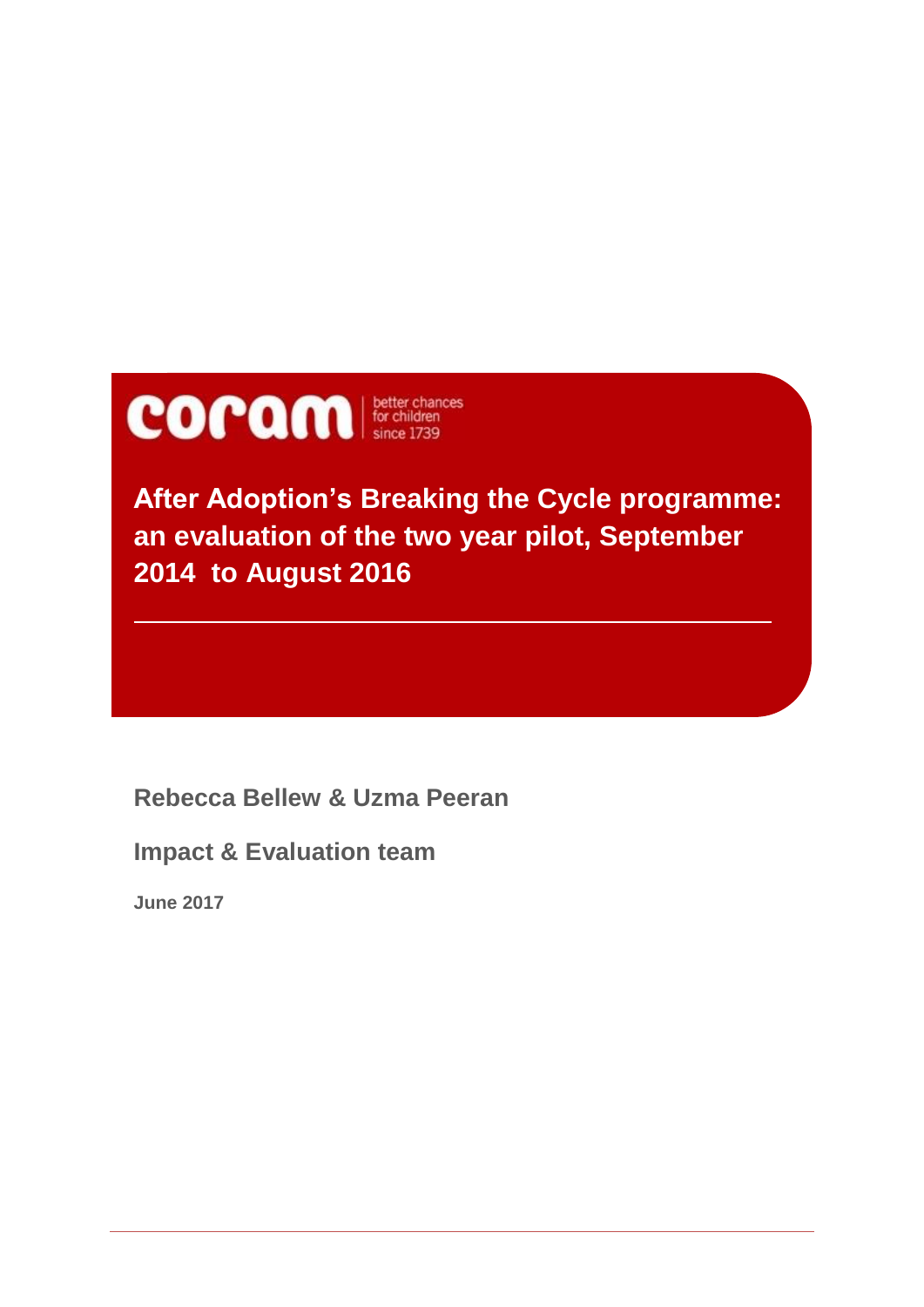#### **Acknowledgements**

We are grateful to all birth mothers and social workers involved with the project who participated in the interviews and focus groups.

**Delivery partner:** After Adoption is an independent adoption agency and leading adoption support charity which operates throughout England and Wales, offering a range of services.

**Evaluation partner:** Coram is the UK children's charity that has been supporting children for more than 275 years. Coram's mission is to develop, deliver and promote best practice in the care of vulnerable children, young people and their families. Coram provides consultancy in service improvement and research and evaluation for other public and voluntary organisations.

Published by Coram Copyright © 2017 Coram 41 Brunswick Square London, WC1N 1AZ

Main contact: Rebecca Bellew, Impact & Evaluation team Tel: 020 7520 0377 Email: impactandevaluation@coram.org.uk Registered charity no.: 312278

The views expressed are the authors' alone, and do not necessarily reflect those of After Adoption.

This report has been edited and reviewed by Hannah Lawrence, Senior Researcher at Coram.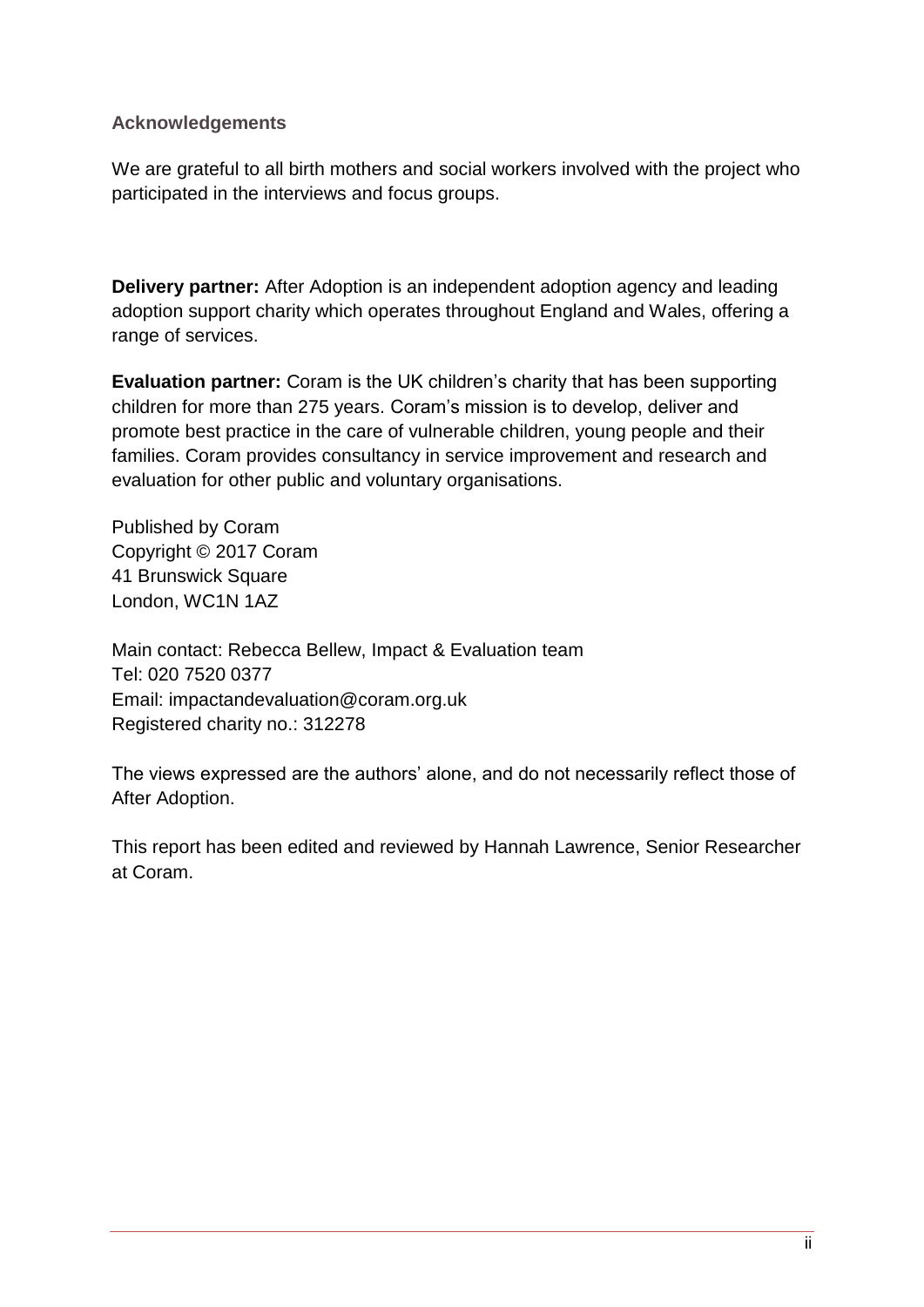# **Contents**

| 16 |  |
|----|--|
|    |  |
|    |  |
|    |  |
|    |  |
|    |  |
|    |  |
|    |  |
|    |  |
|    |  |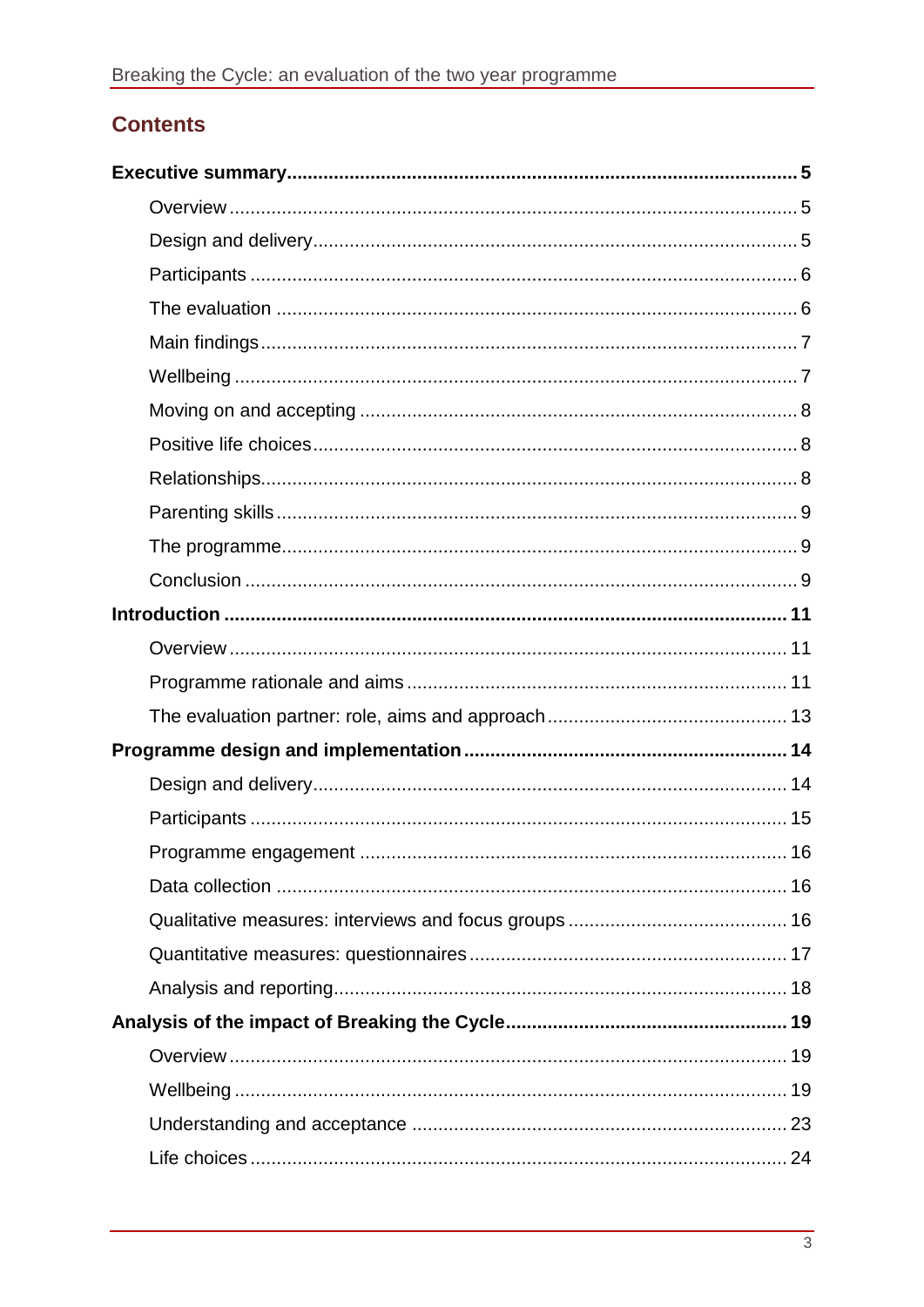| Appendix 3: Descriptive statistics for outcomes measure (self-assessment |  |
|--------------------------------------------------------------------------|--|

# **List of figures**

| Figure 1: Improvement in four dimensions of wellbeing after one to one support  21      |
|-----------------------------------------------------------------------------------------|
| Figure 2: Average scores in four dimensions of wellbeing from one to one support        |
|                                                                                         |
| Figure 4: Improvements in making positive life choices after one to one support  25     |
| Figure 5: Average scores in making positive life choices from one to one support to     |
| Figure 6: Improvements in ability to talk to someone about their child after one to one |
| Figure 7: Average scores in ability to talk to someone about their child from the       |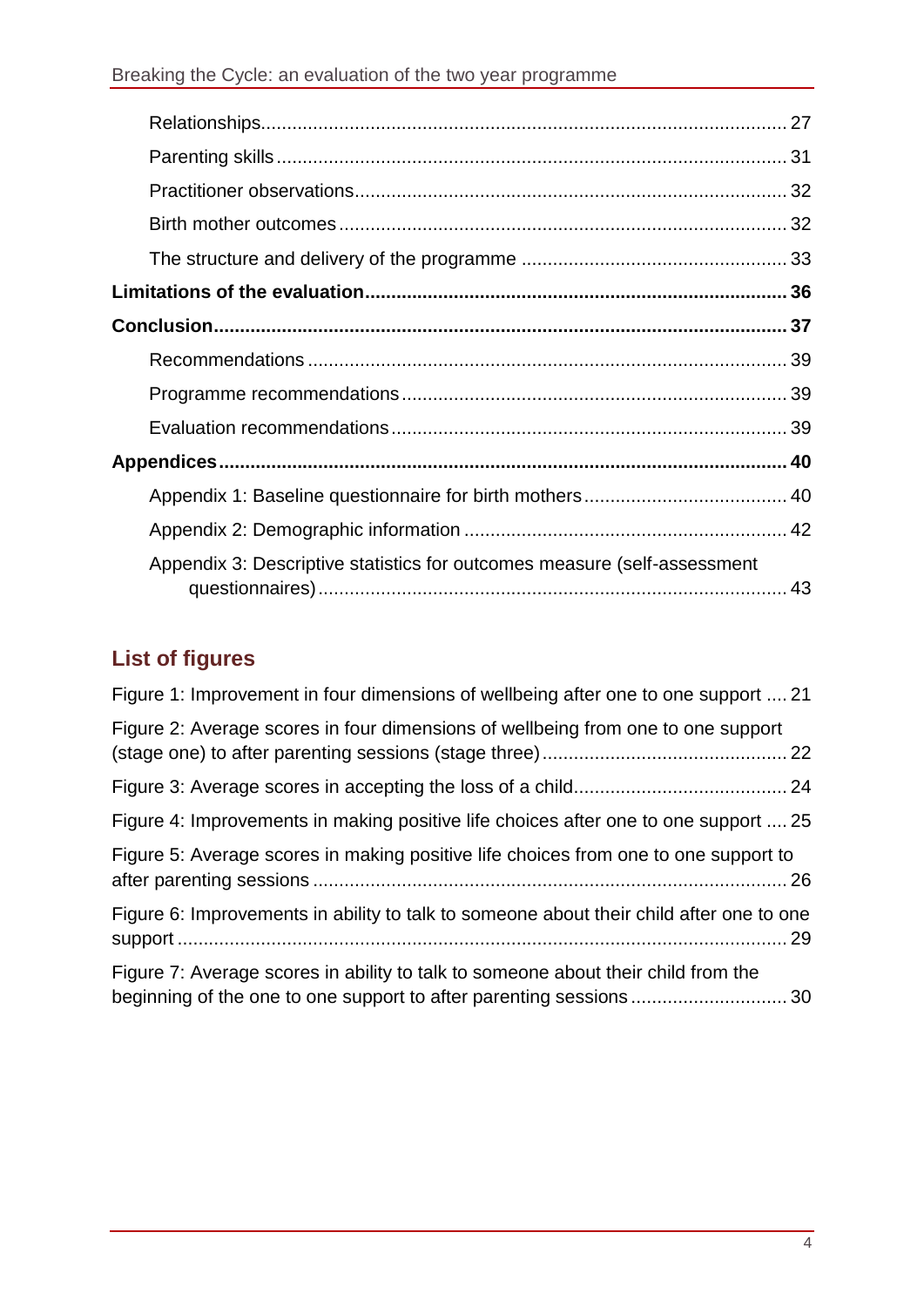# <span id="page-4-0"></span>**Executive summary**

### <span id="page-4-1"></span>**Overview**

Breaking the Cycle is a programme for birth mothers delivered in the Midlands by the independent adoption agency, After Adoption. Breaking the Cycle aims to provide intensive support to birth mothers, who have lost at least one child to adoption, in order to "break the cycle" of repeated adoptions. Breaking the Cycle recruits birth mothers who demonstrate clear motivation, commitment and willingness to engage in the programme, which focuses on reflection and change. Participation is voluntary - birth mothers choose to take part in the programme.

At the time of this report, Breaking the Cycle was funded by Esmée Fairbairn. Coram, the UK children's charity, was commissioned to evaluate the effectiveness of the programme. This final report presents an exploration of the two year Breaking the Cycle programme which ran from September 2014 to August 2016.

## <span id="page-4-2"></span>**Design and delivery**

 $\overline{a}$ 

Breaking the Cycle is a trauma informed programme which is reflective and therapeutic in nature. The programme provides one to one and group work support to birth mothers who demonstrate motivation and a commitment to engage with the programme. Breaking the Cycle allows birth mothers to reflect on their life journeys, encouraging them to take control of their lives in order to make positive, informed choices into their future.

The two year Breaking the Cycle programme that Coram's evaluation considered was delivered by two part-time, experienced social workers. The content of this programme was developed by these social workers, drawing on a wide range of resources and their professional experience. The programme was delivered in three phases<sup>1</sup>:

- 1. Six one to one sessions which supported birth mothers to understand their life journey and the reasons for the removal of their child/ren from their care
- 2. Six group work sessions focused on supporting birth mothers to: build selfesteem and confidence; understand the cycle of grief and loss; recognise the value of healthy relationships; understand the impact of stress and depression on emotional health and wellbeing and understand the importance of self-care and nurturing.

<sup>1</sup>At the time of this report the Breaking the Cycle programme was still running and had secured additional funding for three years.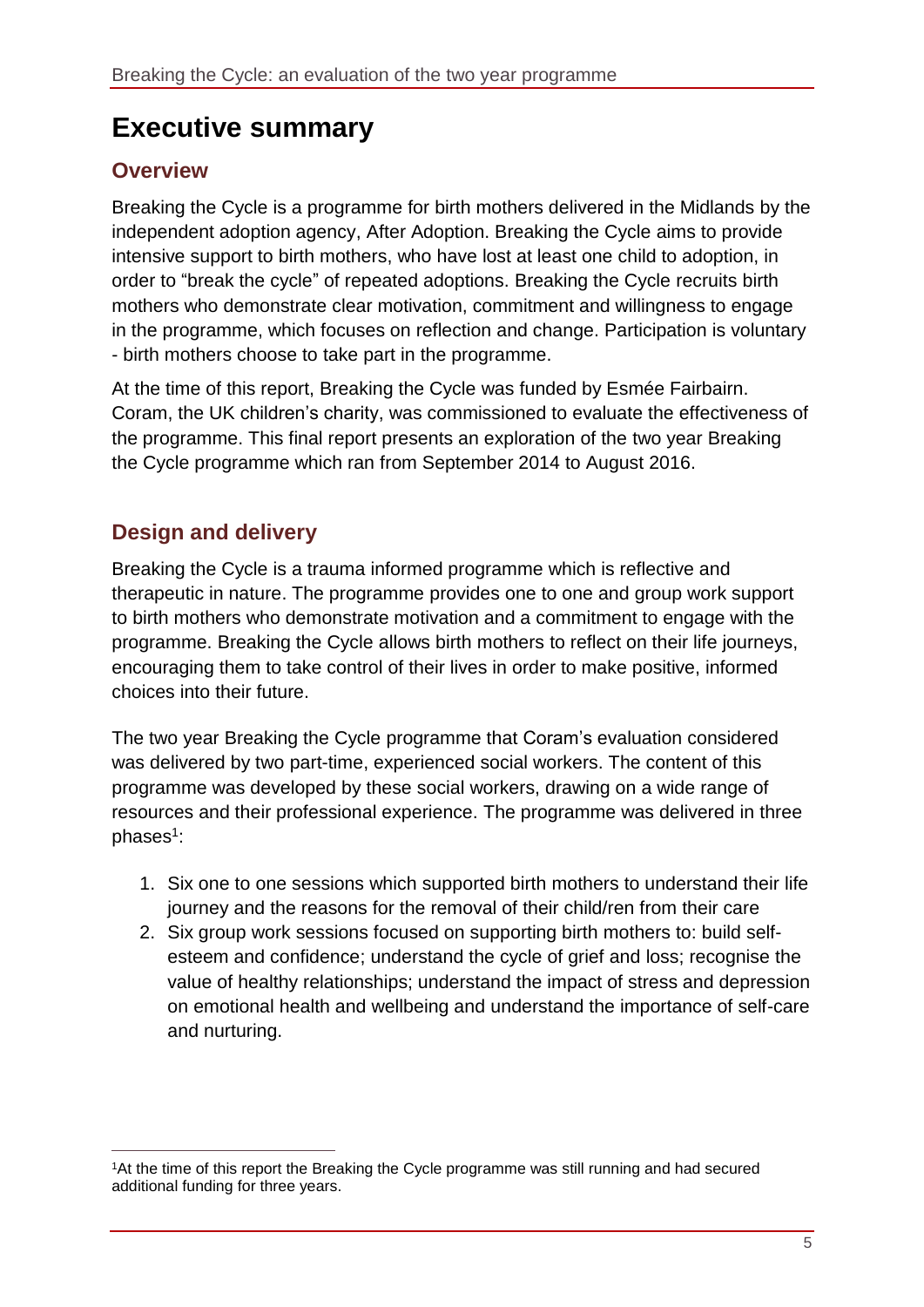3. A six week optional parenting programme for birth mothers who wanted to have children in the future, gain a greater understanding of parenting or who were pregnant.

In addition to the above three phases, a monthly drop-in peer support group was available to all birth mothers who completed the programme.

# <span id="page-5-0"></span>**Participants**

Twenty-five birth mothers took part in the two year Breaking the Cycle programme<sup>2</sup>. All but one (23) were white British<sup>3</sup>. Ages ranged from 18 to 50. Over half of the birth mothers (54%) were aged between 18 and 29. Thirty-eight percent (9) of the birth mothers had a special educational need.

Fifteen birth mothers had one child removed from their care. Three had four or more children removed from their care. The majority (20) of birth mothers did not have any children living with them during the programme, however, three birth mothers had one child living with them.

# <span id="page-5-1"></span>**The evaluation**

The evaluation was commissioned to explore whether the programme was effective in its aims of instilling birth mothers with the positive behaviour changes associated with breaking the cycle of pregnancy and removal. The evaluation questions were:

- Does the programme deliver improvements in the birth mothers' wellbeing, including self-esteem, confidence and mental health?
- What is the impact of the programme on birth mothers' acceptance and understanding about the loss of their child?
- Does the programme assist birth mothers to make positive life choices, including seeking employment, education or training, and living a healthy lifestyle?
- Does the programme help birth mothers to develop positive relationships?
- What is the impact of the programme on parenting skills? What are the obstacles in providing a support programme for birth mothers?
- What changes could be made to the programme to improve delivery and outcomes?

In addition, Coram considered the impact of the programme on breaking the cycle of repeated adoptions and the value of a bespoke future parenting programme. This has been commented on where possible.

 $\overline{a}$ <sup>2</sup> One participant completed four sessions but was unable to complete the programme. This birth mothers' baseline information has been referred to in order to help understanding of the entrants onto the programme.

<sup>3</sup> Information about the birth mothers' demographics was collected from 24 participants.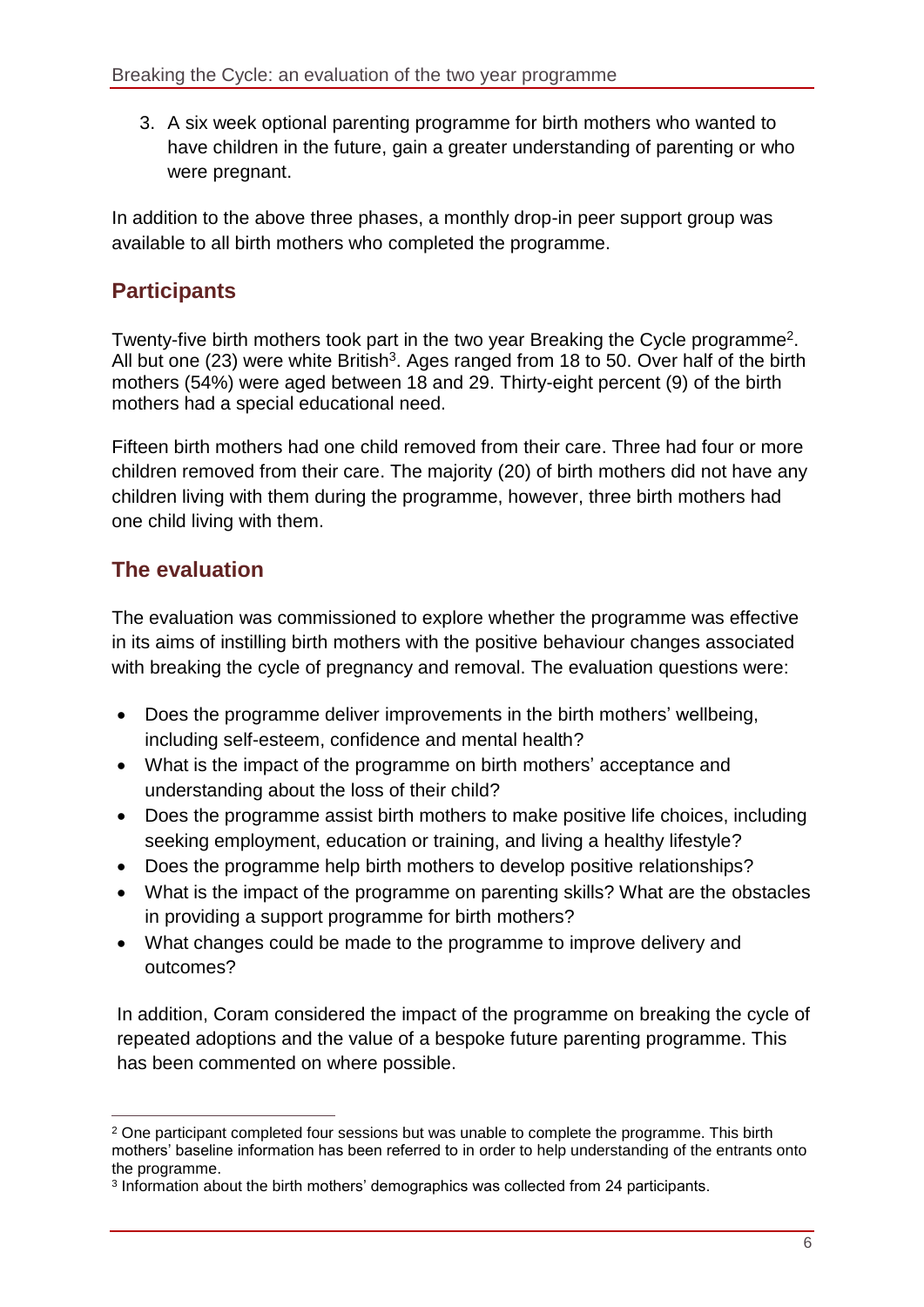The evaluation used a mixed methods approach, collecting quantitative outcomes measures (self-assessment questionnaires) and conducting qualitative semistructured interviews and focus groups with the participating birth mothers. The birth mothers completed two self-assessment questionnaires before and after each phase of the programme:

- an assessment of how positive or negative they felt about ten statements related to wellbeing and knowledge about adoption related processes
- a Goal Based Outcomes (GBO) measure which was used to explore birth mothers' progress towards unique goals (see Appendix 1).

Fourteen birth mothers took part in interviews or focus groups. Twenty-one birth mothers completed self-assessment questionnaires at the start of the programme (the one to one phase) $4$ .

# <span id="page-6-0"></span>**Main findings**

Breaking the Cycle had a positive impact on the birth mothers who participated in the programme. The programme was particularly successful in being able to maintain a high level of engagement from the birth mothers who all had complex histories and needs (birth mothers reported feelings of sadness, depression and anger before the programme). It was likely that the tailored and staged approach (beginning with one to one sessions and progressing to group work) contributed to this level of engagement and created a safe and open space for the birth mothers to reflect on their pasts and make positive steps towards their futures.

Breaking the Cycle achieved all of its intended aims. More specifically:

### <span id="page-6-1"></span>**Wellbeing**

 $\overline{a}$ 

 All of the birth mothers' wellbeing increased as a result of the programme. This was demonstrated in the results of the self-assessment questionnaires, the interviews with birth mothers and the observations from practitioners involved in the delivery of the programme. Thirteen out of 14 birth mothers interviewed discussed how their self-esteem had improved as a result of the Breaking the Cycle programme: *"Absolutely major increase in confidence, and belief in myself really…."* (Claire). This was corroborated in the questionnaires which revealed that improvements in wellbeing increased by an average

<sup>4</sup> Twenty-one self-assessment questionnaires were completed at the baseline (one to one stage), however, the number of self-assessment questionnaires completed decreases in the later stages of the programme, detailed later in the report.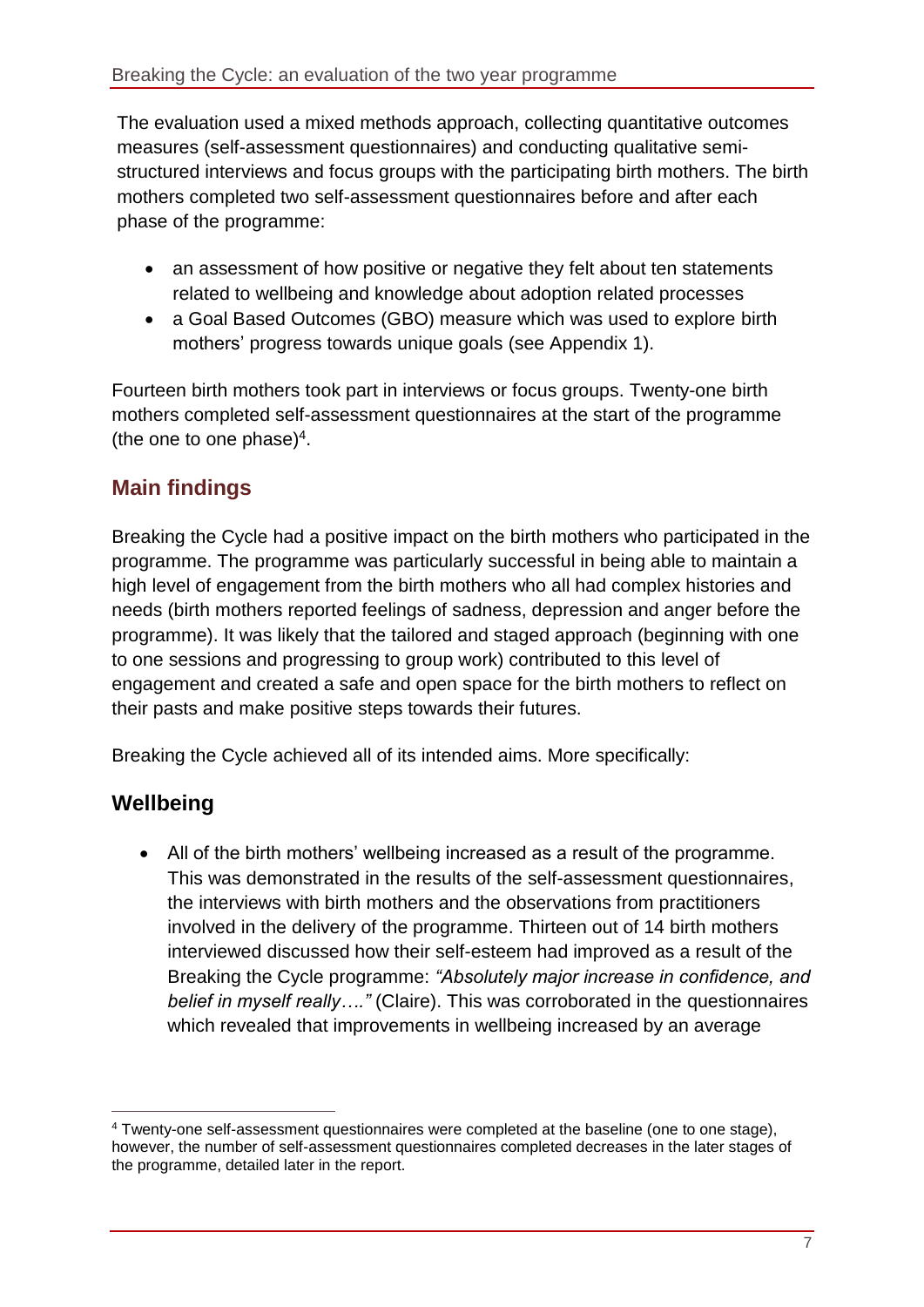score of 2.6 after the one to one sessions<sup>5</sup> (based on a one to ten scale. The average score increased from 5.3 before the one to one sessions to 7.9 after the sessions<sup>6</sup>).

#### <span id="page-7-0"></span>**Moving on and accepting**

 An important change for the birth mothers after Breaking the Cycle was the improved ability to accept the loss of their child. All but one of the birth mothers reported that they were more able to accept the loss of their child after the one to one sessions (based on the self-assessment questionnaires, average score increased from  $3.5$  to  $7.9$ <sup>7</sup>. In addition, birth mothers felt more able to talk to someone about their child (average score increased from 6.8 before the one to one sessions to 8.7 after the one to one sessions) $8$ .

### <span id="page-7-1"></span>**Positive life choices**

• The programme encouraged the birth mothers to make positive life choices, which included living healthier, being more active or seeking employment, education or training. The majority of birth mothers (17) reported an improvement in this area after the one to one sessions in the self-assessment questionnaires<sup>9</sup>. This change was also evidenced in the interviews with birth mothers who discussed that they now felt able and more confident to engage in employment, education and other positive activities in their community. In addition to these softer outcomes, at the time of this report, five birth mothers had re-entered employment and five had re-engaged with education: *"….Because of this group…. I work in [a shop]…"* (Anna).

### <span id="page-7-2"></span>**Relationships**

 $\overline{a}$ 

 Birth mothers on the programme had limited experiences of positive, supportive relationships in their lives. The qualitative element of the evaluation indicated that the programme acted as a safe place to learn from social workers about relationships. Birth mothers were able to develop trusting relationships with both professionals and their peers in the group. After the programme, birth mothers felt more comfortable talking to someone about their children. Consequently birth mothers felt less isolated in their situation: *"…friends, I've got a few more than I used to."* (Ali)

<sup>5</sup> Wellbeing domains include "I feel good about myself", "I cope well with daily life", "my mental health is good" and "all things considered how satisfied are you with your life as a whole nowadays". <sup>6</sup> Based on responses from 15 to 21 birth mothers.

<sup>7</sup> Based on responses from 15 birth mothers (nine birth mothers did not respond to the question "I am able to accept the loss of my child" on the self-assessment questionnaire).

<sup>&</sup>lt;sup>8</sup> Based on 20 responses from birth mothers.

<sup>&</sup>lt;sup>9</sup> Based on 21 responses from birth mothers.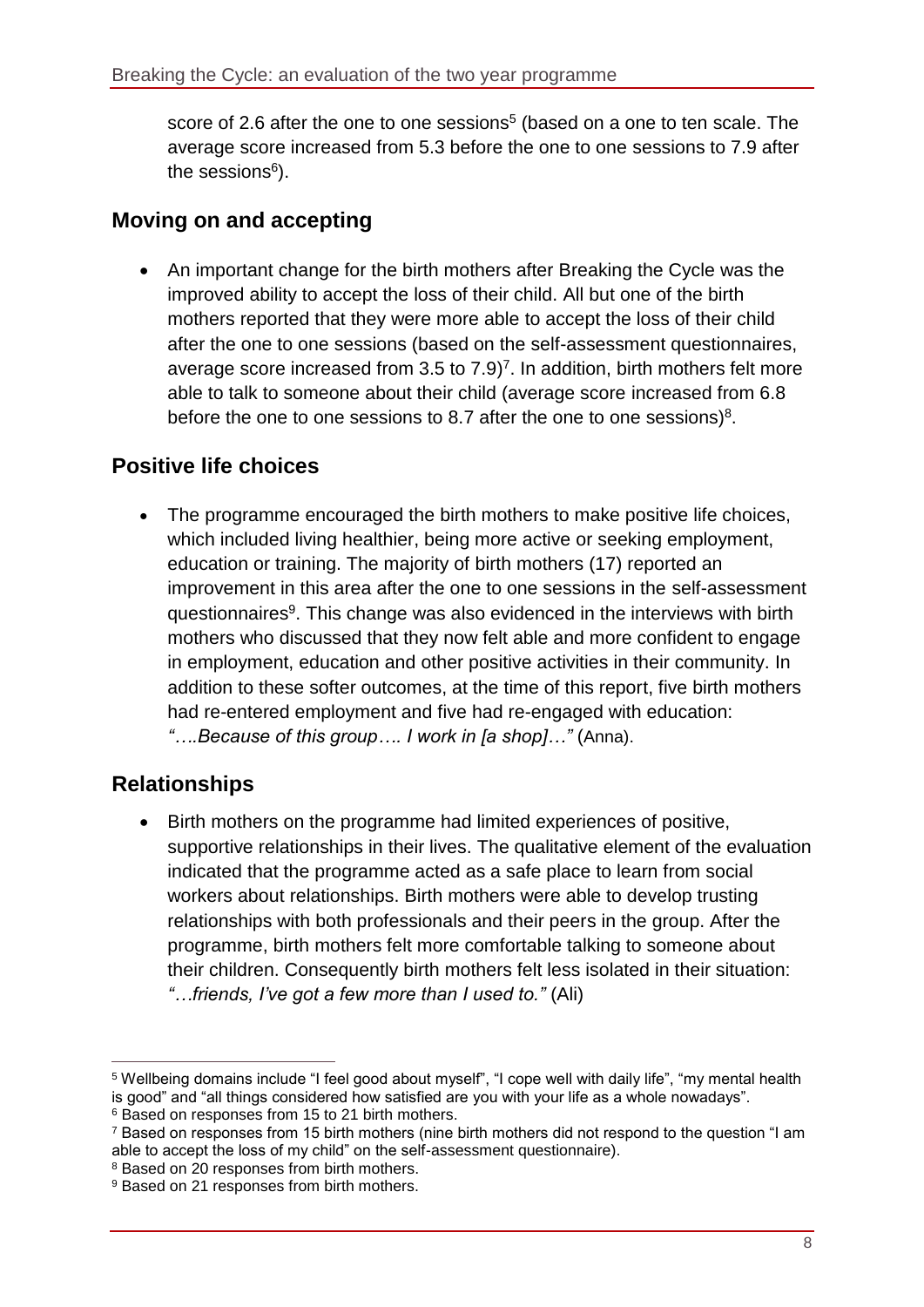#### <span id="page-8-0"></span>**Parenting skills**

 Although there was less evidence about whether the birth mothers had improved their parenting skills (this outcome would benefit from longer term monitoring and evaluation), there were signs that the programme had helped some birth mothers in this respect. For example, at the time of this report no birth mother had lost a subsequent child to adoption since engaging with Breaking the Cycle and three birth mothers had retained children in their care. One birth mother had won the right of appeal at Placement Order stage of adoption and, at the time of this report, had been rehabilitated with her son and was parenting him with local authority involvement. These outcomes demonstrate that positive steps were made in relation to parenting skills.

#### <span id="page-8-1"></span>**The programme**

- The programme was bespoke and tailored to the needs of each birth mother. After Adoption recognised that participants had difficult histories and complex needs and therefore a flexible programme would be the most effective. The staged structure of delivery, which first engaged birth mothers in one to one sessions to build rapport and then moved them on to group sessions, worked well.
- The group sessions facilitated relationship building between professionals and the birth mothers and between the birth mothers and their peers. Birth mothers reported that the group sessions allowed for learning and reflection in a safe environment. This also helped birth mothers feel less alone by meeting others with a similar experience: "*now I can talk … I used to shut myself away and not talk to anyone."* (Ali)
- An important element within the structure of the programme were the folders each birth mother compiled of the work they had completed during Breaking the Cycle. Participants talked about the value of assembling and writing down their experiences and considerations in this way. The process helped birth mothers acknowledge their difficult experiences, reflect on their pasts and also plan for the future.
- Many of the birth mothers would recommend the programme to others. The participants appreciated the openness and the shared history of the mothers involved. This made the programme unique from other sources of support they may have accessed before.

# <span id="page-8-2"></span>**Conclusion**

The evaluation asked five questions relating to: improved wellbeing; acceptance of loss; making positive life choices; developing positive relationships and parenting skills. Breaking the Cycle contributed to all of these intended outcomes, as discussed above. The evaluation showed that the programme in its current format was extremely effective and there was particular value in the staged approach and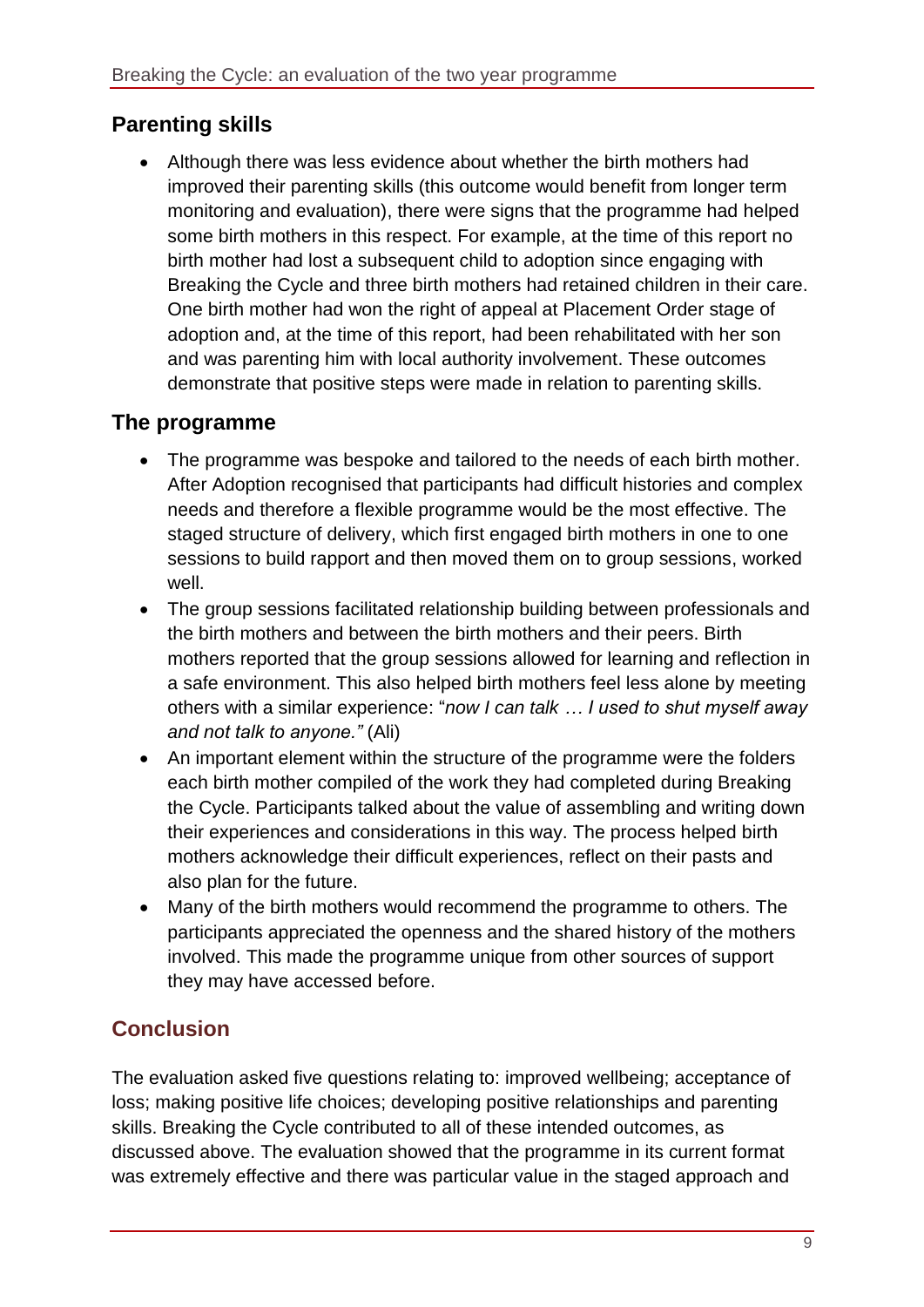balance between one to one and group work activities. The findings from the evaluation highlight the benefits of bespoke parenting programmes, particularly for participants who have complex needs. Finally, although this would benefit from a longer term study, there were early indications that the birth mothers were making steps towards breaking the cycle of repeated removal of their children.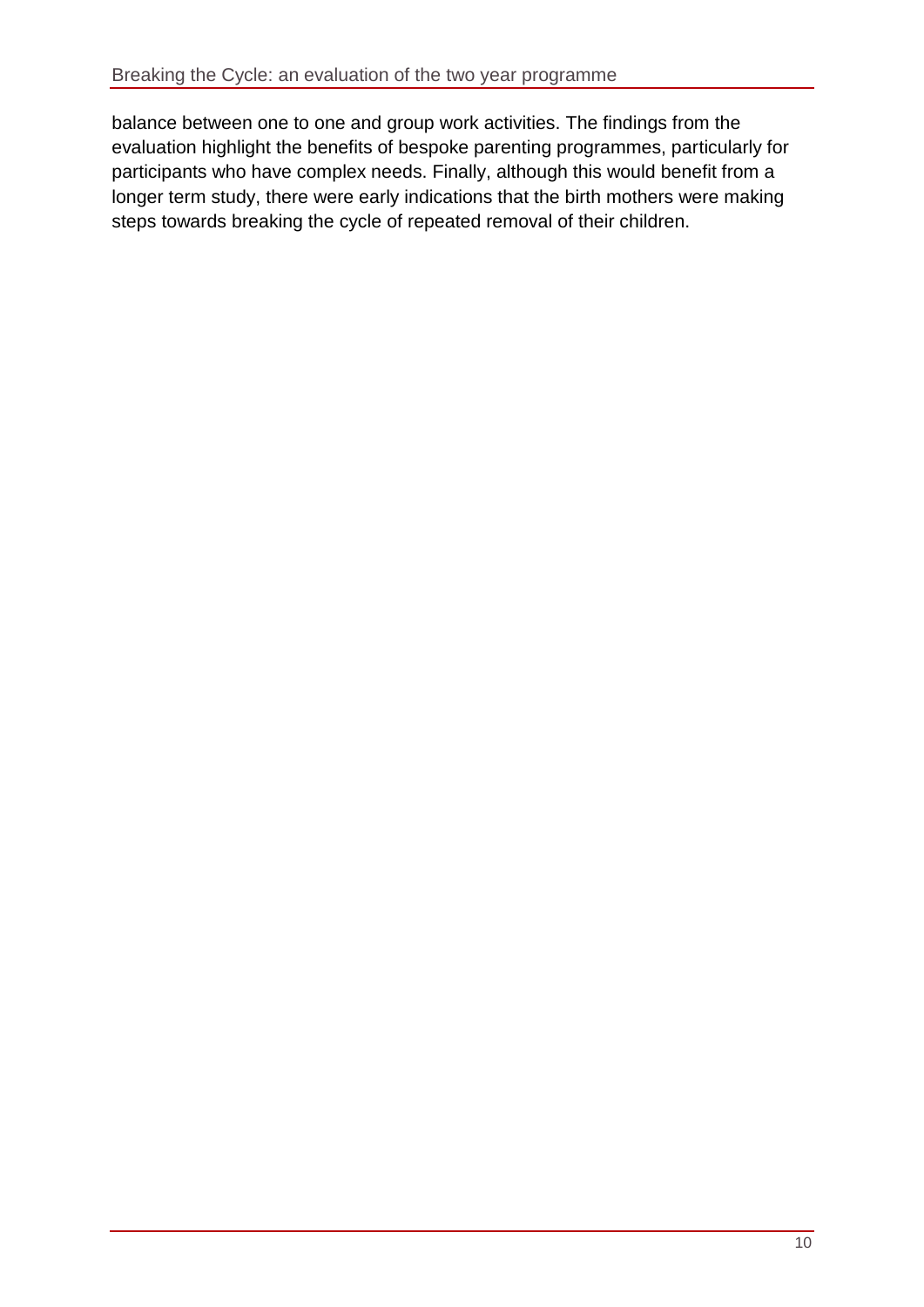# <span id="page-10-0"></span>**Introduction**

## <span id="page-10-1"></span>**Overview**

Breaking the Cycle is a programme which aims to support birth mothers who have had children removed from their care and been adopted. The programme provides birth mothers with intensive one to one and group support. The two year programme that this report considers was commissioned in April 2014 and started accepting referrals on 1 September 2014. In its first year Breaking the Cycle was available to birth mothers in the Black Country (comprised four local authorities: Wolverhampton, Sandwell, Walsall, and Dudley) and in the second year this was extended to include all of the Midlands. The two year programme was run by After Adoption and funded by the Esmée Fairburn Foundation<sup>10</sup>.

Coram, the UK children's charity, was commissioned to explore the effectiveness of the programme in November 2014. This final report presents a summary of the impact of the programme in its first two years.

# <span id="page-10-2"></span>**Programme rationale and aims**

Birth parents have their children removed from their care as a result of abuse, neglect, inadequate parenting, an unsuitable home environment, or sometimes combination of all of these. For example, in 2015/16 62% of children entered care because of abuse or neglect that they were experiencing at home and 14% entered care due to "family dysfunction"<sup>11</sup>. The reasons for removal are complex. Many birth parents will themselves have experienced similar circumstances in their own childhoods, as well as other difficulties later in life, such as homelessness, the absence of positive relationships, domestic violence and/or abusive relationships. Many have also experienced periods of being in care themselves.

Research undertaken by Lancaster University indicated that 24% of birth mothers subject to proceedings to have their children removed will repeat this experience within seven years<sup>12</sup>. This research also suggests that young women between the ages of 16 and 19 years old are at most risk of having a child removed from their care. Current statutory support for birth parents is minimal and usually limited to short grief counselling session during the adoption process. Although courts often

 $\overline{a}$ <sup>10</sup> At the time of this report Breaking the Cycle was still being delivered and funded by Esmeé Fairburn.

<sup>11</sup> DfE (2016), Children looked after in England including adoption: 2015 to 2016, DfE.

<sup>12</sup> Karen Broadhurst, Bachar Alrouh, Emily Yeend, Judith Harwin, Mike Shaw, Mark Pilling, Claire Mason, Sophie Kershaw; Connecting Events in Time to Identify a Hidden Population: Birth Mothers and Their Children in Recurrent Care Proceedings in England. *Br J Soc Work* 2015; 45 (8): 2241- 2260.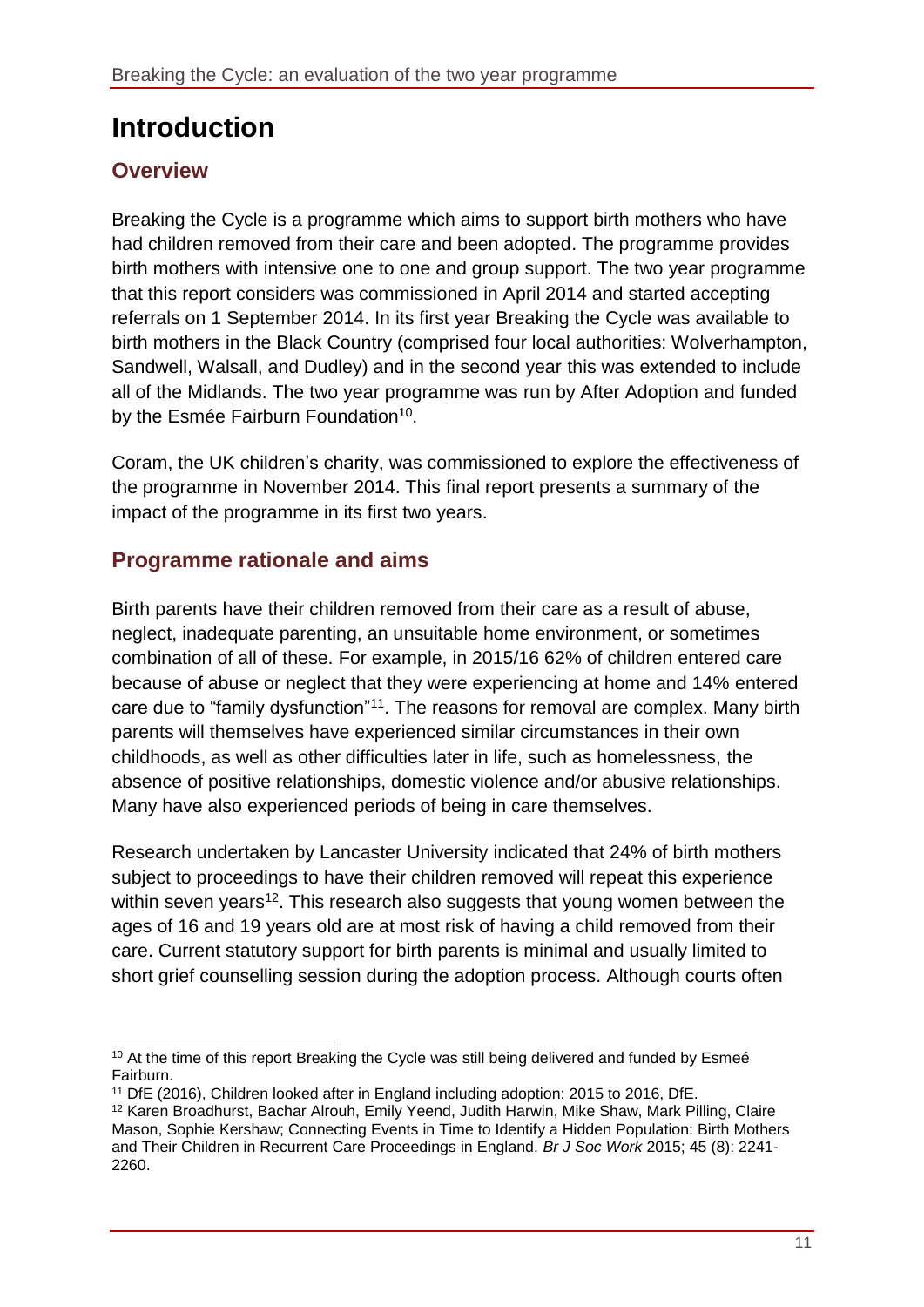make recommendation for the rehabilitation of parents<sup>13</sup> take up is often variable and inconsistent<sup>14</sup>. When the time between pregnancies is short there is often little time for rehabilitation.

After Adoption has found that the feelings of loss and grief, stemming from the adoption of a child are long lasting, however, birth parents are often fearful of interventions by social care. After Adoption has also suggested that when services are independent, specialised and flexible birth parents are more likely to accept support that will assist them. The Breaking the Cycle programme aimed to develop best practice in supporting birth mothers.

Breaking the Cycle was developed from the findings of other After Adoption programmes including Parenting Subsequent Children; Strengthening Adoptive Families in England; Inside Outside and Adults Facing Chronic Social Exclusion. These projects worked exclusively with birth parents in a variety of locations and settings, including in the community, on remand and in prison. Birth parents were involved in the development of Breaking the Cycle and its initial design through a consultation group in the Midlands.

After Adoption had developed an awareness of the high number of repeat adoptions in the Black Country, particularly from parents who are young care leavers. These areas suffer from high unemployment and are some of the most economically deprived communities in the UK. These factors, coupled with the wish of local authorities to support birth parents in these areas, prompted After Adoption to choose the Black Country as the location to develop a pilot support programme for birth mothers – Breaking the Cycle.

The aim was to create a therapeutic programme which supported birth mothers to embark upon a personal journey of self-reflection. The programme strived to encourage and inspire birth mothers to take control of their lives in order to make positive, informed decisions and choices in the future.

Breaking the Cycle intended to help birth mothers address the issues underlying the loss of a child who has been adopted. It was unique from other projects that offer similar services because it put in place measures to guard against future losses of children, enabled change for birth mothers, as well as, supporting them to make informed choices about contraception and future pregnancies.

Unlike Pause<sup>15</sup>, another service provided for women who have had children removed from their care, Breaking the Cycle did not stipulate requirements for women to be

 $\overline{a}$  $13$  Ibid.

<sup>14</sup> Neil, E., Cossar, J., Lorgelly, P. and Young, J. (2010) Helping Birth Families: Services, Costs and Outcomes, London, British Association of Adoption and Fostering.

<sup>&</sup>lt;sup>15</sup> Pause is a national, government funded programme which also works with women who have experienced repeat removals of children from their care. For more information visit www.pause.org.uk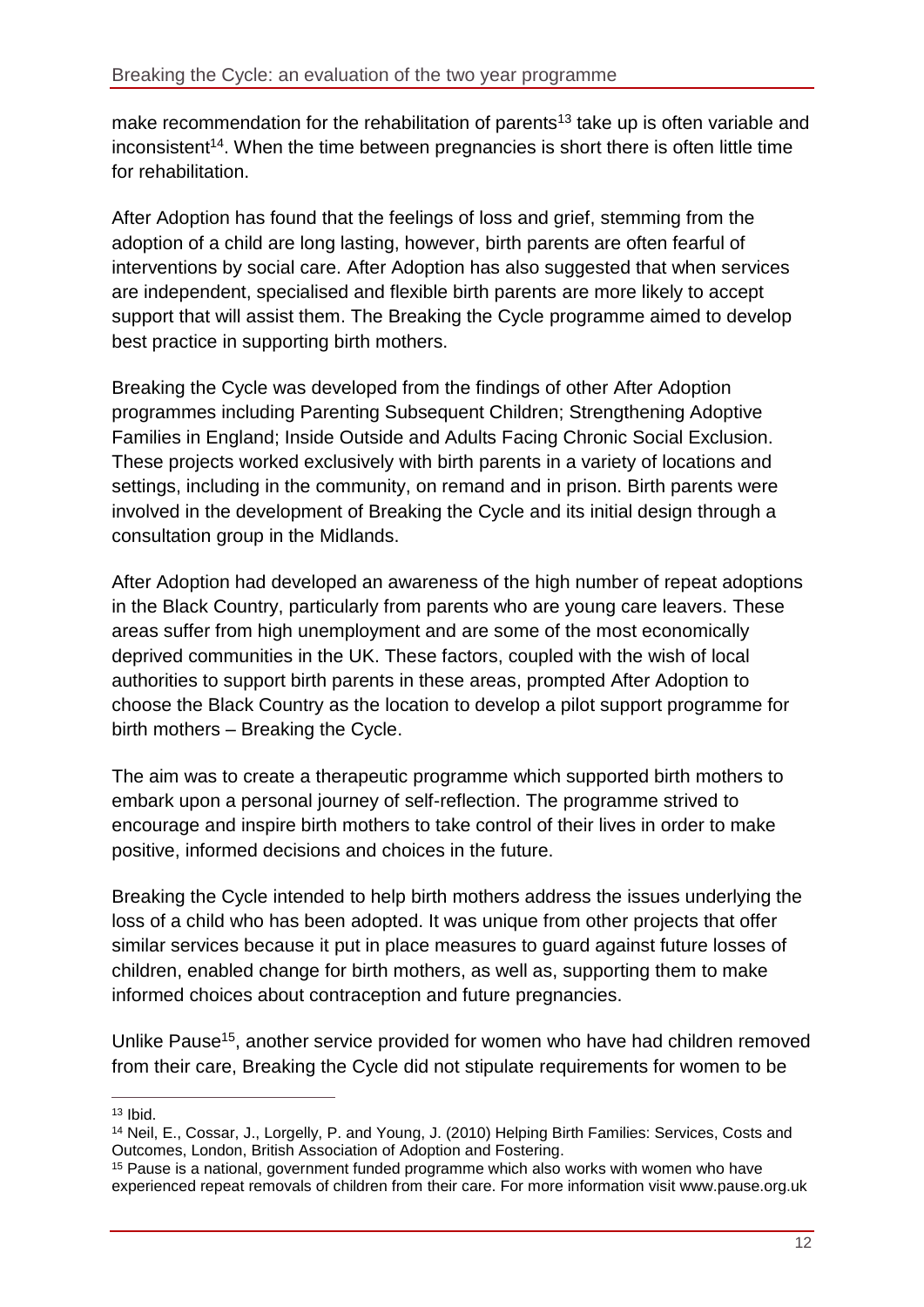using contraception to allow them access to the programme. Pause requires birth mothers to take long-acting reversible contraceptives (LARC) during the programme. Furthermore, Breaking the Cycle did not exclude birth mothers who were pregnant at the point of referral.

#### <span id="page-12-0"></span>**The evaluation partner: role, aims and approach**

After Adoption commissioned Coram's Impact and Evaluation team to evaluate the two year Breaking the Cycle programme in November 2014. Coram's remit was to evaluate the impact of the programme in order to support in developing replicable best practice. The evaluation questions were:

- Does the programme deliver improvements in the birth mothers' wellbeing, including self-esteem, confidence and mental health?
- What is the impact of the programme on birth mothers' acceptance and understanding about the loss of their child?
- Does the programme assist birth mothers to make positive life choices, including seeking employment, education or training, and living a healthy lifestyle?
- Does the programme help birth mothers to develop positive relationships?
- What is the impact of the programme on parenting skills? What are the obstacles in providing a support programme for birth mothers?
- What changes could be made to the programme to improve delivery and outcomes?

In addition, Coram considered the impact of the programme on breaking the cycle of repeated adoptions and the value of a future bespoke parenting programme. This has been commented on where possible.

The interim evaluation report (November 2015) commented on the programme's support of birth mothers to understand adoption processes, including letterbox contact. This material was removed for cohorts three and four of the programme as it was found that the birth mothers needed specialist support with this and they were therefore referred to another After Adoption service - Birth Ties<sup>16</sup>. This subject is therefore not considered in this report.

 $\overline{a}$ 

<sup>&</sup>lt;sup>16</sup> Birth Ties is an After Adoption service that provides support to all birth parents involved in adoption process. This enabled Breaking the Cycle birth mothers to access support alongside taking part in the Breaking the Cycle programme.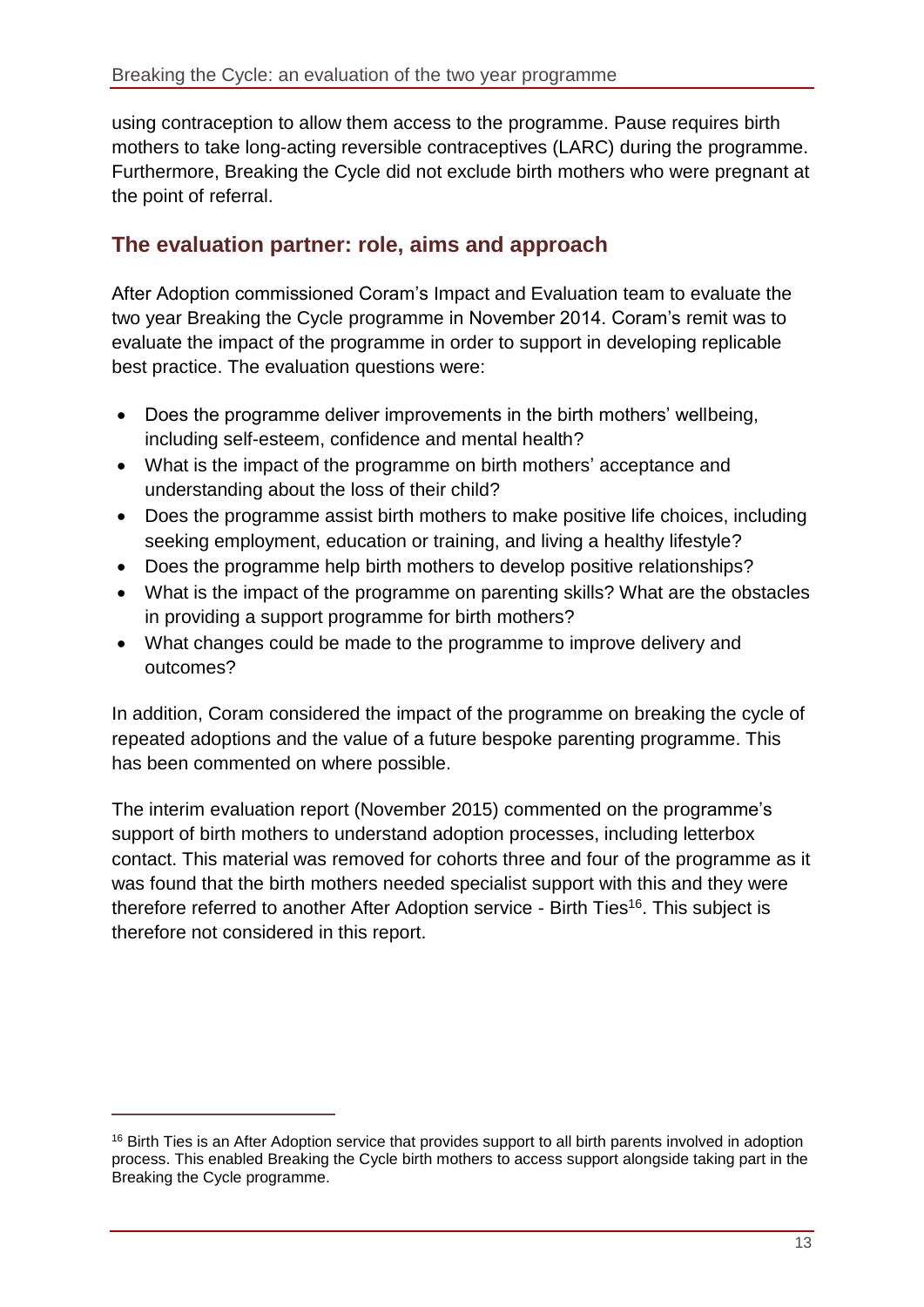# <span id="page-13-0"></span>**Programme design and implementation**

# <span id="page-13-1"></span>**Design and delivery**

This section of the report describes the rationale for Breaking the Cycle along with its structure and how it was delivered. The chapter discusses the number of participants, their background and the method and type of data collection used to assess the effectiveness of the programme.

After Adoption was funded to deliver Breaking the Cycle twice a year for two years from September 2014 to August 2016, with each cohort supporting five to seven birth mothers. The original plan was that the programme would support twelve participants in each cohort. Early on in the programme it was recognised that the birth mothers had endured complex trauma. Given this, and the consequent complexity of needs amongst the birth mothers, After Adoption decided to run the programme with fewer birth mothers in each cohort. This meant that the social workers could better support each of them and could help participants reach their stated goals.

The majority of birth mothers were referred to the programme via After Adoption. Despite engagement with local authorities, there was a lack of direct referrals from them. Each birth mother was invited to take part in an assessment to explore whether the programme was suitable for them.

The programme was split into three sequential phases:

- 1. Six one to one sessions which supported birth mothers to understand their life journey and the reasons associated with the removal of their child/ren from their care.
- 2. Six group work sessions focused on supporting birth mothers to: build selfesteem and confidence; understand the cycle of grief and loss; recognise the value of healthy relationships; understand the impact of stress and depression on emotional health and wellbeing and understand the importance of self-care and nurturing. A key component of the group work was the opportunity for birth mothers to meet other mothers who had also lost a child/ren to adoption. This may have been the first opportunity the birth mothers had to share their stories in a safe, supportive and non-judgemental environment.
- 3. A six-week optional parenting programme for birth mothers who wanted to have children in the future, gain a greater understanding of parenting or who were pregnant. This element of the programme aimed to provide birth mothers with an insight into good enough parenting, attachment and cycles of interaction, child development, early brain development and safeguarding.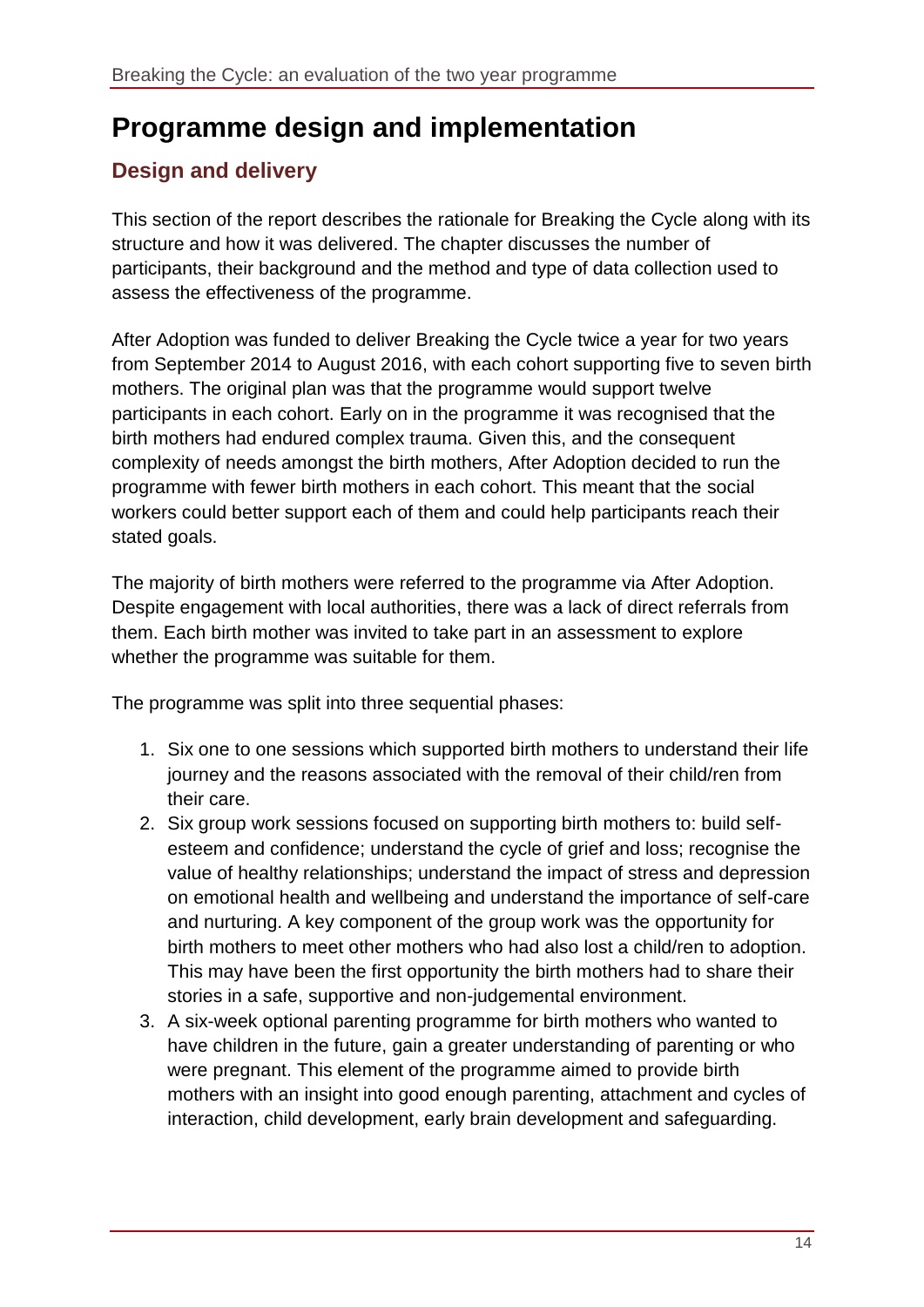In addition to these three phases, a monthly drop-in peer support group was available to all birth mothers who completed the programme.

Throughout the programme each birth mother collated a folder of all the activities they completed in each session.

Two experienced, part-time social workers were employed in July 2014<sup>17</sup>. The social workers developed the initial assessment paperwork, one to one session content and focused on the publicity of the programme. All four local authorities in the Black Country Partnership<sup>18</sup>, were targeted alongside voluntary and non-statutory organisations and health organisations. The group work sessions and parenting programme were developed throughout the first year.

The content of Breaking the Cycle was developed from the previous experience of the social workers in working with a wide range of different service user groups, including teenage parents, and curated from a wide range of resources such as: After Adoption's previous work and materials with birth parents, observations of a birth parent support group, the Safe Base programme (a programme devised and run by After Adoption), Parenting Puzzle and other online resources.

After the completion of cohort three, one social worker left employment with After Adoption and was replaced by another part-time social worker. The change in social workers presented challenges in ensuring that the new social worker was fully inducted and familiar with the programme. This placed pressure on the original social worker to deliver the final cohort as well as training the new worker. Cohort four was, however, still completed within timescales with no apparent impact on the birth mothers' experience of Breaking the Cycle, as evidenced by the feedback in their evaluation questionnaires.

### <span id="page-14-0"></span>**Participants**

Twenty-five birth mothers took part in the two year Breaking the Cycle programme<sup>19</sup>. These birth mothers had a range of unique needs and had faced various difficulties in their lives. Half of the birth mothers reported experiencing abuse in their childhood (either physical, sexual, emotional or neglect). Seven of the mothers were victims of domestic violence and some were still in violent relationships. Six of the birth mothers had been through the care system and/or were care leavers. Four mothers suffered from depression or misused substances.

 $\overline{a}$ <sup>17</sup> 18 hours per week each, equivalent to one full time post.

<sup>18</sup> Dudley, Sandwell, Walsall and Wolverhampton.

<sup>&</sup>lt;sup>19</sup> One participant completed four sessions but was unable to complete the programme. This birth mothers' baseline information has been referred to help understanding of the entrants onto the programme.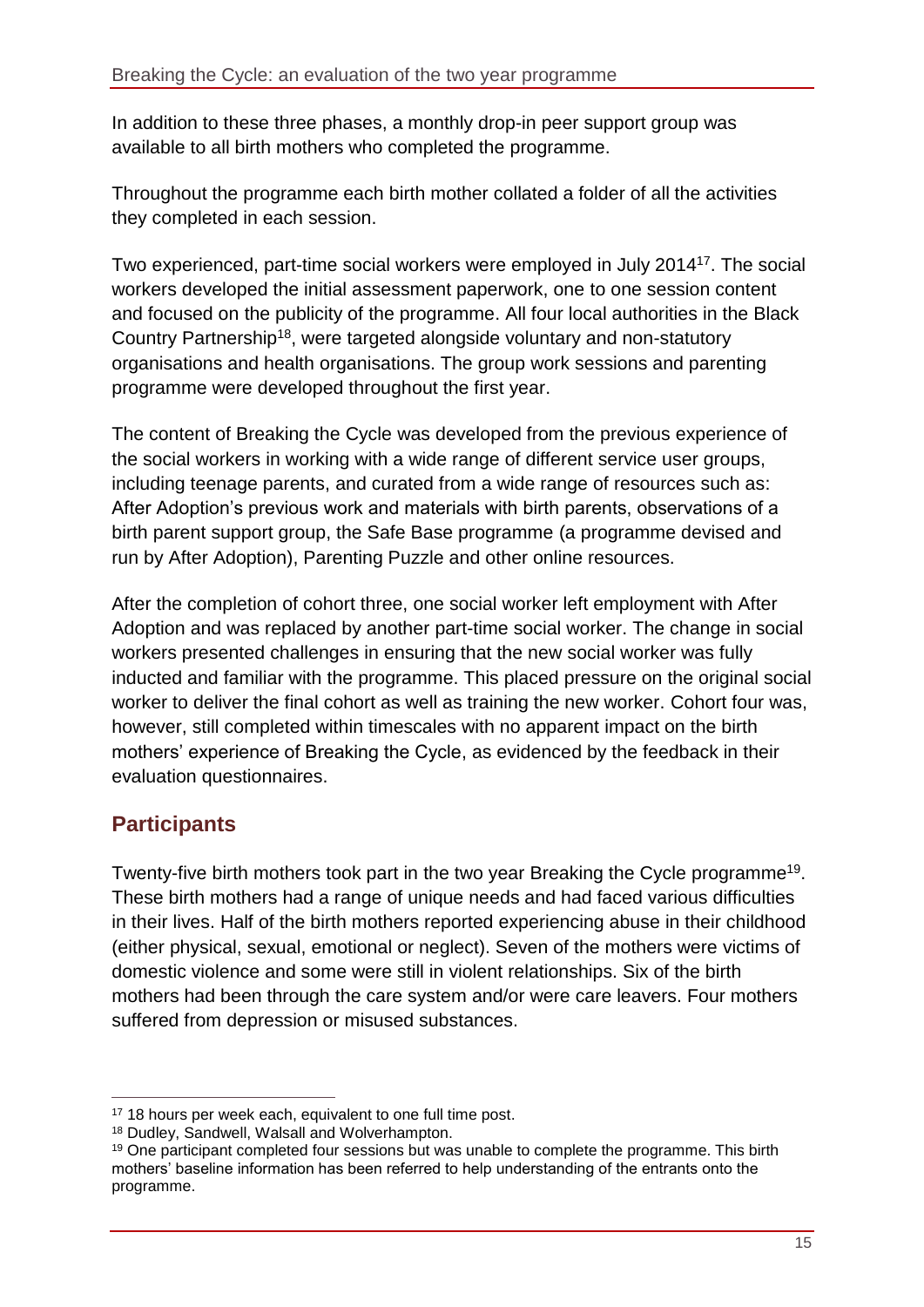Information about the birth mothers' demographics was collected for 24 participants. All but one were white British (23), the other participant was from a mixed black and white British background. Ages of participants ranged from 18 to 50 years old. Over half of the birth mothers (54%) were aged between 18 and 29. Twenty-five per cent were aged between 30 and 39 and 21% were aged 40 and over.

Over a third (38%; 9) of the birth mothers had a special educational need, this included dyslexia and other learning disabilities. Three birth mothers also stated that they had registered disabilities. Just over half of the birth mothers lived in Dudley (58%; 14), a quarter lived in Walsall (25%; 6) and the remaining four birth mothers came from Birmingham, Wolverhampton or Sandwell (for more information see Appendix 2).

Nearly two thirds (65%; 15) of birth mothers had one child removed from their care; three birth mothers (13%) had four or more children removed from their care. The majority (83%; 20) of birth mothers did not have any children living with them during the programme; three birth mothers had one child living with them.

### <span id="page-15-0"></span>**Programme engagement**

Of the 25 participants, 20 birth mothers completed one to one sessions and group work sessions. Of the five remaining birth mothers, four completed all six one to one sessions and one deferred, having completed four of the six one to one sessions. Of these five birth mothers, one deferred her place on the group work with a view to rejoin the programme at a later stage; one entered full time employment; one entered a college course; one left the area; and one left the programme due to personal circumstances.

Thirteen birth mothers commenced the optional parenting programme (stage three of the programme). Eleven completed the programme with two birth mothers unable to complete all the sessions, one due to entering employment and the other due to a concealed pregnancy and local authority interventions.

# <span id="page-15-1"></span>**Data collection**

The evaluation used a mixed methods approach, collecting quantitative outcomes measures (self-assessment questionnaires) and qualitative semi-structured interviews or focus groups.

#### <span id="page-15-2"></span>**Qualitative measures: interviews and focus groups**

All birth mothers in cohort one and two were invited to be interviewed at the end of group sessions and parenting sessions; all birth mothers in cohorts three and four were invited to take part in one of two focus groups (one for each cohort). The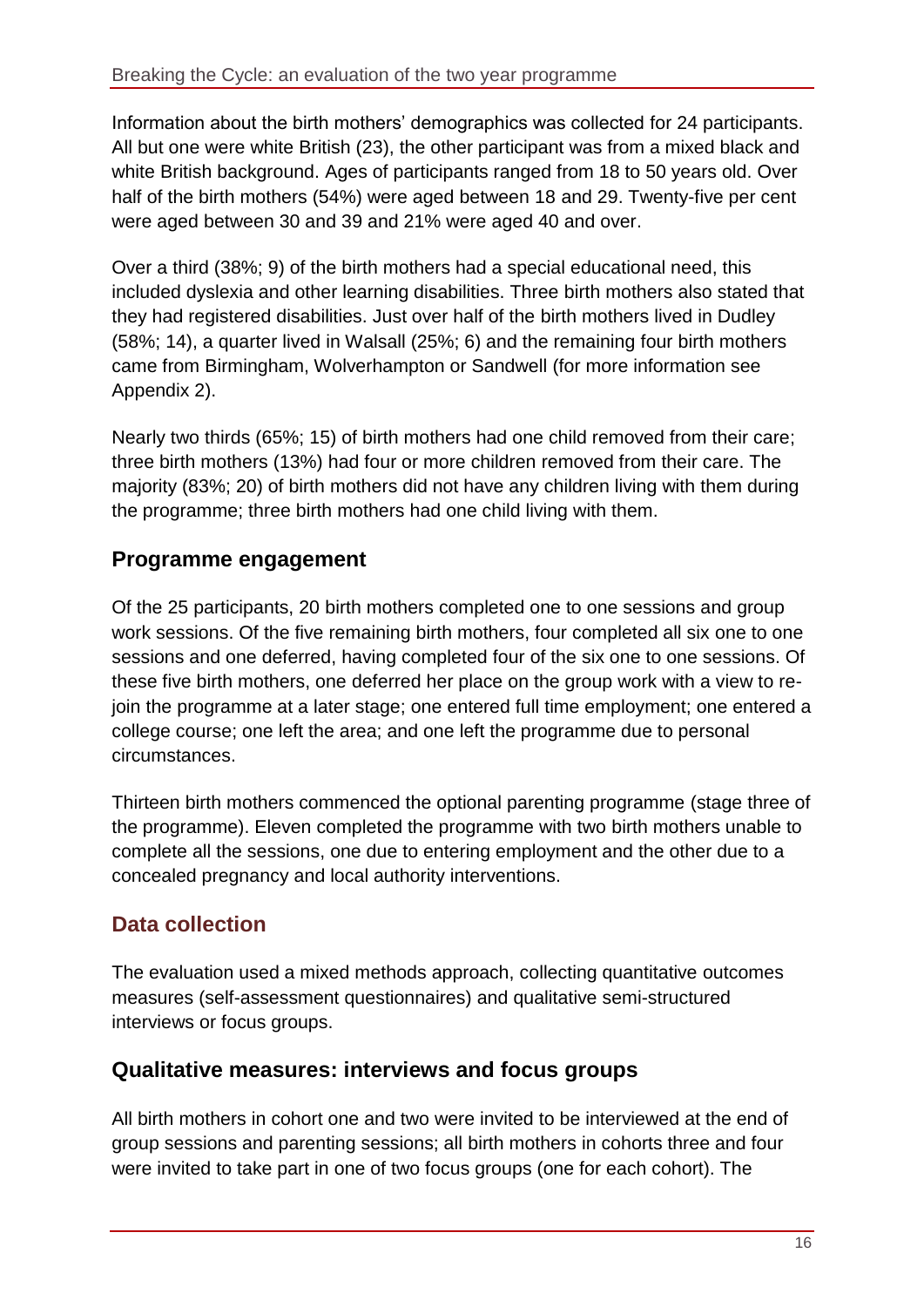interviews and focus groups were semi-structured and aimed to explore the perceived impact of the programme.

Eight out of the 13 birth mothers in cohorts one and two were interviewed one to one at the end of the group sessions (four from each cohort) and four were interviewed at the end of the parenting sessions. The majority of the birth mothers brought their folder with them to the interview and the interviewer used it as a prompt to discuss the programme. Two participants chose not to use their folder in the interview. Six of the 11 birth mothers in cohorts three and four took part in a focus group (three from each cohort).

The two social workers were also interviewed together. The aim of this interview was to gain insight from their perspective about the impact of the programme on the birth mothers. It also aimed to identify any obstacles in delivery and areas for improvement.

#### <span id="page-16-0"></span>**Quantitative measures: questionnaires**

The birth mothers completed two subjective self-assessment questionnaires (referred to as questionnaires throughout the report) both before and after each phase of the programme. These were:

- 1. An assessment of how positive or negative the birth mothers felt about ten statements on a ten-point scale from negative (1) to positive (10) (Appendix 1). This questionnaire was designed by After Adoption for the project and two questions about accepting the loss of a child and life satisfaction were added after Coram was appointed (the introduction of these questions occurred after cohort one had finished their one to one sessions therefore these two questions are only reported for the birth mothers in cohort two onwards). This questionnaire was not formally tested for reliability or validity<sup>20</sup>. The majority of the birth mothers completed the self-assessment questionnaire before and after the one to one sessions (88%; 21); 16 also completed it after the group sessions and eight also completed it after the optional parenting sessions. Although some participants completed measures at other time points, the analysis considered this group of birth mothers as it gives the most consistent picture of progress.
- 2. A GBO<sup>21</sup> measure. This was used to explore the birth mothers' progress towards self-identified unique goals. Birth mothers were asked to identify an issue they would change to improve their lives. They then rated the issue on how much it currently affected their lives, on a scale from "not at all" (0) to "a

 $\overline{a}$ 

 $20$  The measure was not tested for validity during the study due to time constraints and budget limitations.

<sup>21</sup>www.corc.uk.net/outcome-experience-measures/goal-based-outcomes/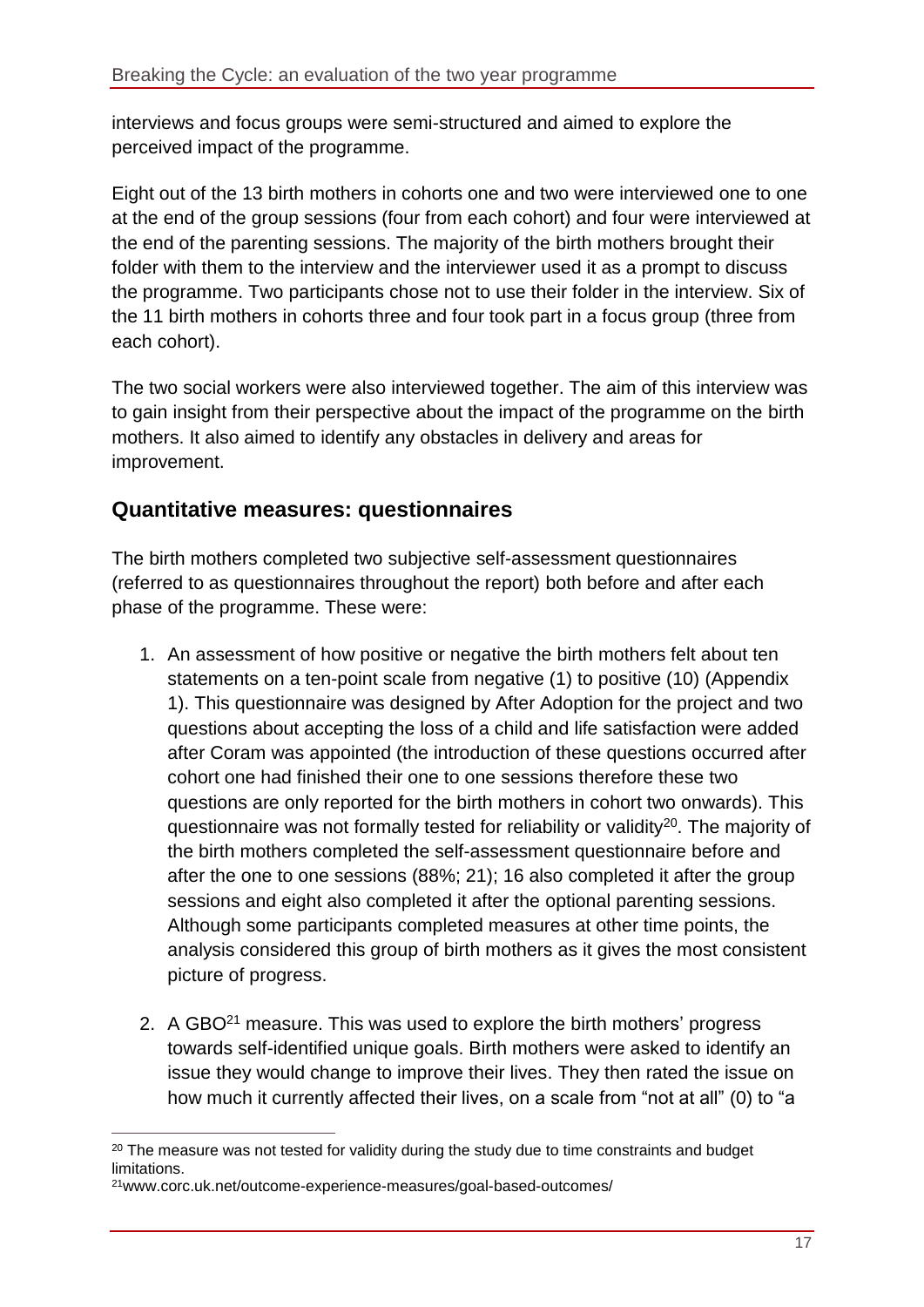great deal" (10). Progress towards a goal was demonstrated by comparing scores on the same goal before and after each phase of the programme. Across all cohorts, 15 birth mothers completed the GBO measure before and after the one to one sessions and 11 before and after the group sessions. Only those in cohorts four were asked to complete this measure during the optional parenting sessions; four of them did so.

## <span id="page-17-0"></span>**Analysis and reporting**

The evaluation analysis is driven by rich qualitative data and supported by quantitative data from outcomes measures (self-assessment questionnaires). The aim of the study was to explore birth mothers' perceptions and experiences of Breaking the Cycle and consider changes in self-esteem, self-confidence and personal agency; all of which were considered important to breaking the cycle of repeated adoptions. Analysis of the interviews was conducted within an exploratory interpretive framework. Throughout the report both the interview and focus group data is referred to as "interview data".

The identity and information provided by the participants has been anonymised including their names and the names of others. Names in the report are pseudonyms.

Both qualitative and quantitative data was explored for differences between cohorts. No substantial differences in outcomes were found between the cohorts, therefore, the data from all cohorts is presented together in the report.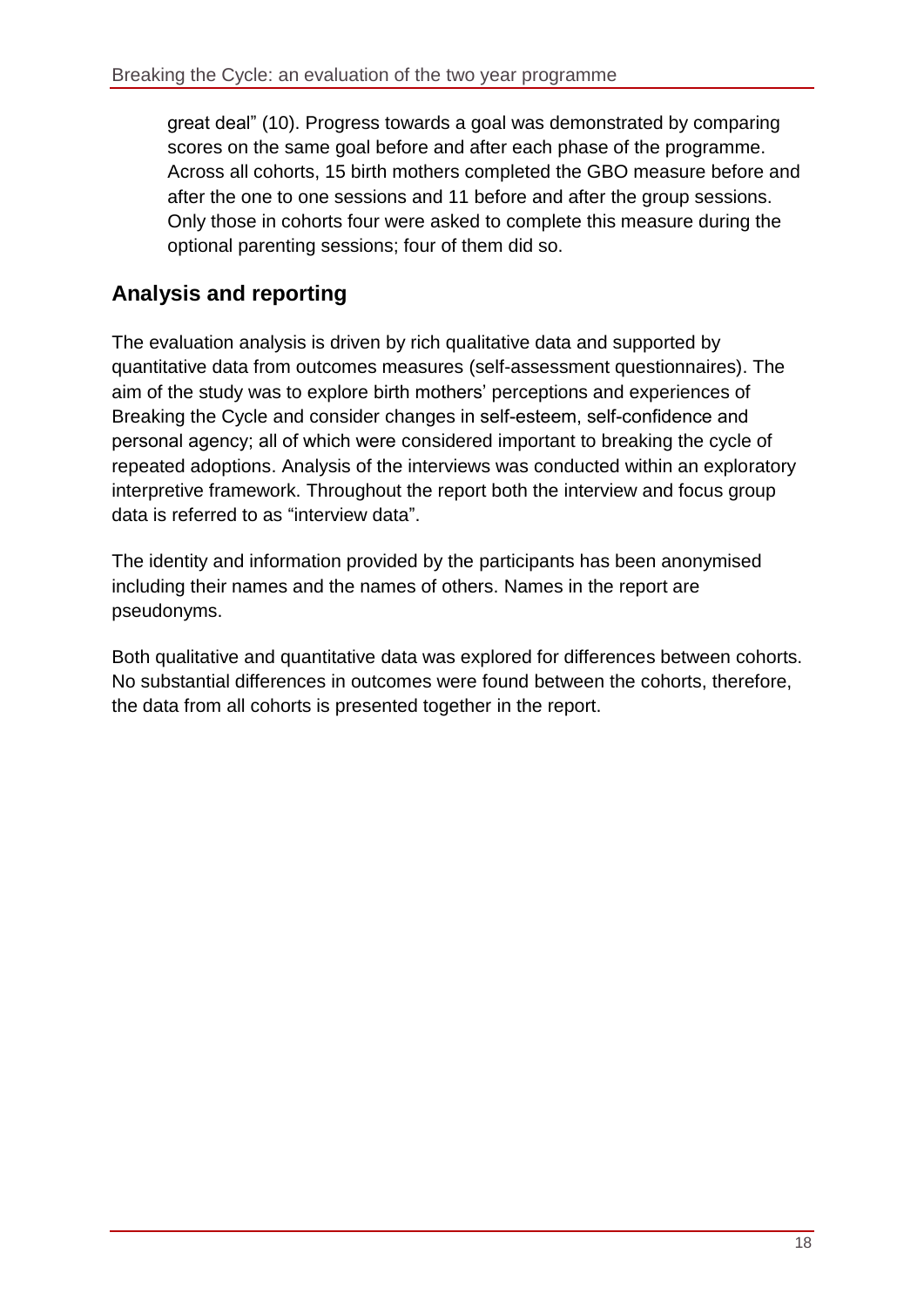# <span id="page-18-0"></span>**Analysis of the impact of Breaking the Cycle**

### <span id="page-18-1"></span>**Overview**

The following section explores the impact of Breaking the Cycle in relation to the programme's intended outcomes.

Quantitative data has been presented for the birth mothers who completed the outcomes questionnaires before and after the one to one sessions and for a set of birth mothers who completed questionnaires at one to one and parenting session stages.

# <span id="page-18-2"></span>**Wellbeing**

One element of the evaluation considered if the programme delivered improvements in wellbeing (including self-esteem, confidence and mental health). The participants showed improvements in all these areas.

In interviews, the majority of birth mothers described feelings of intense anger, anxiety, sadness and depression after their children were removed from their care. This can be a common emotional reaction amongst birth mothers who experience the removal of their child<sup>22</sup>. Many birth mothers said that they had only experienced improvements in their wellbeing after attending Breaking the Cycle. One participant, Lara, suggested that if she hadn't been on Breaking the Cycle she would:

*"…. still be hating myself, I'd still be upset... I'd be just unmotivated. I wouldn't want to see nobody… Because I've just, well, I've come to terms with it now and I'm just starting to build my life up again. Get my confidence back, get my self-esteem back and… going out more, and doing things more, going out… with my partner."*

The theme of increased self-confidence was commonly mentioned by birth mothers in the interviews; 13 out of the 14 birth mothers said their self-esteem had improved. Birth mothers said that their confidence had "*blossomed"* (Ali). Others had a newfound belief in themselves and a determination to succeed in the future. Furthermore, the programme enabled participants to helpfully reflect on their past experiences:

*"Absolutely major increase in confidence, and belief in myself really…. Seeing everything on paper has made me realise where I have gone wrong in the past, things that I couldn't have changed, and made me realise I want to be* 

 $\overline{a}$ <sup>22</sup> For example, see Karen Broadhurst, Claire Mason; Birth Parents and the Collateral Consequences of Court-ordered Child Removal: Towards a Comprehensive Framework, *International Journal of Law, Policy and the Family*, Volume 31, Issue 1, 1 April 2017, Pages 41–59.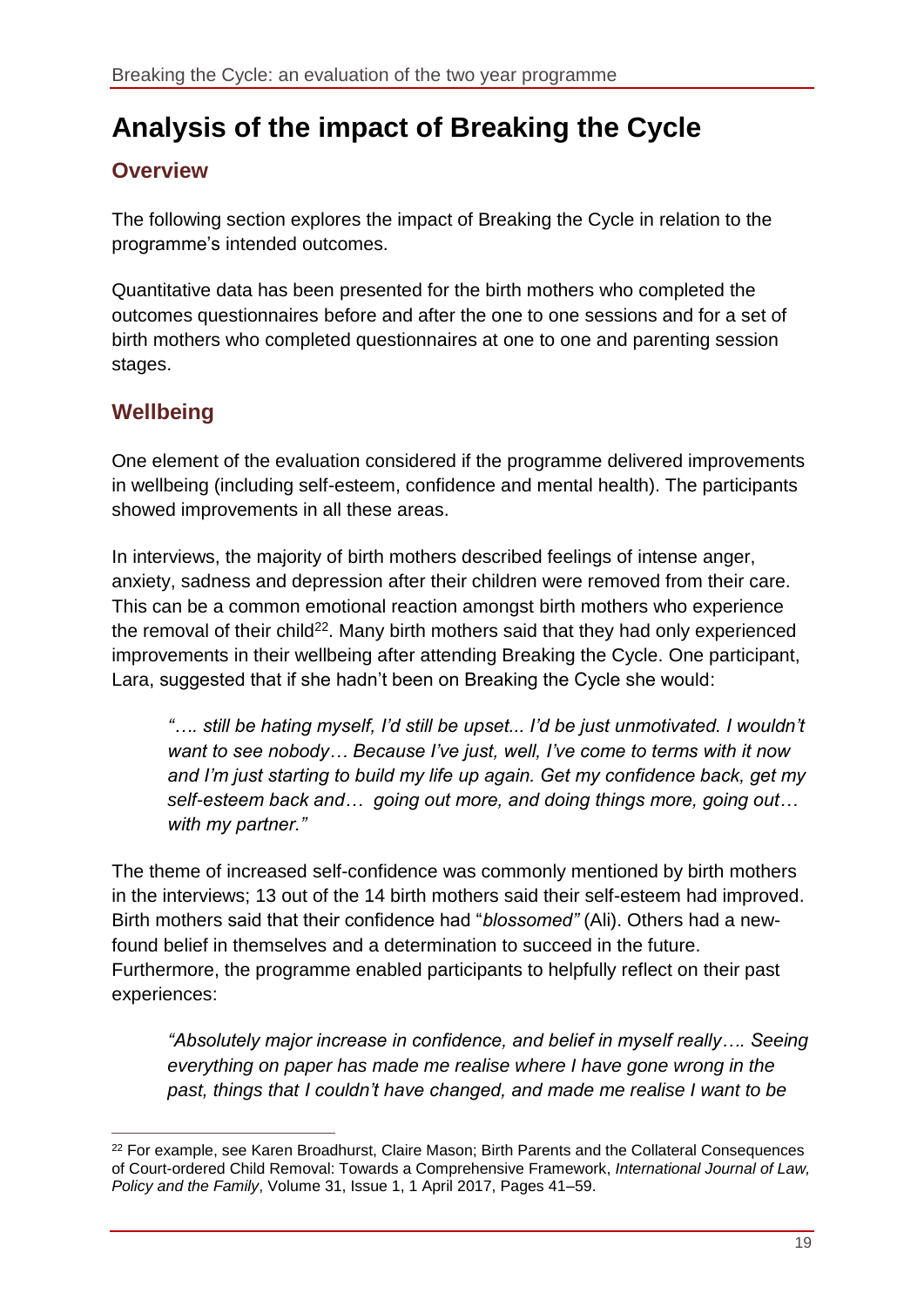*the best person I can for the future, not only as a mum, but as a person."*  Claire

*"I know how to value myself now. Whereas before I used to look at myself and think 'phuuugh'. But now I look at myself and I say 'yeah! I can get on with today'. I will just stick up my fingers to anyone now who tries to criticise me. And I just walk away."* Katherine

It was also clear that at least four of the 14 birth mothers interviewed had a sense of pride in what they had accomplished on the programme, which had contributed to their increased self-confidence:

*"It makes me feel proud of myself because I feel like people thought I would never amount to anything, and I'm a bad person… it took me a while to actually say 'no, at the end of the day that's what you think, that's not what I think. I think I'm a good person. I can do this. I can do that if I put my mind to it."* Holly

Many of the birth mothers talked about feeling more positive about life after Breaking the Cycle:

*"I'm so glad I got my life back. I feel like a new person."* Theresa

*"… after [Breaking the Cycle] I felt quite elevated like something had been lifted from me and I had finally got it off my chest, that I had been holding on to and not being able to talk to anybody about for a very long time."* Poppy

The birth mothers learnt ways to better identify and understand their needs and feelings which helped them feel in control of their lives and therefore feel more optimistic:

*"It took me years to get it out because I was having this anxiety, trapped, isolated, I had no foggiest idea where it was coming from and then when I found out doing the one to ones... I wonder how long I have been brewing all this up for, I wonder how long I would have been going on going through this. It made me realise now I can identify my body better now which is good… what a massive release."* Theresa

*"I've learned things I never even knew about myself and I can put into perspective now where I failed and where I didn't."* Claire

Findings from the self-assessment questionnaires also demonstrated improvements in the wellbeing of the majority of birth mothers. Figure 1 sets out the areas that birth mothers were asked to evaluate themselves in relation to wellbeing which included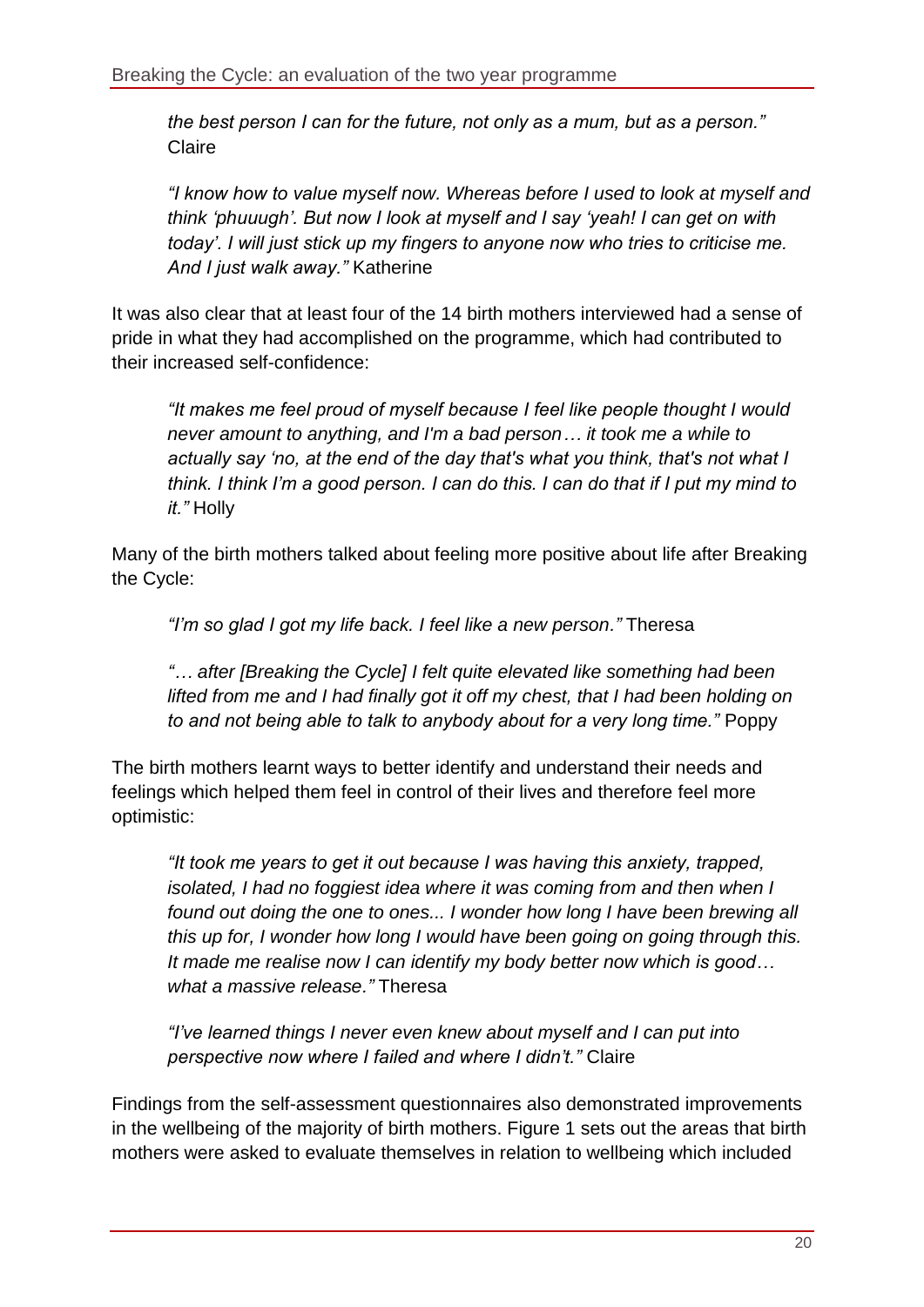self-esteem (feeling good about themselves), coping with life, their mental health and life satisfaction.

On average birth mothers entered the programme with a moderate score in these areas (average score was 5.3); their scores ranged from one to nine. This demonstrated a high level of variation in birth mothers' responses. It may be the case that at the beginning of the one to one sessions some birth mothers were suppressing difficulties or unaware of them. Indeed in interview Katherine said:

*"I think I learnt to put up a front. So what people saw was, let's call it the mask. They didn't see what was behind that mask... And I have built it up that much. But it was broke down by [the social worker]. She got a big sledgehammer and went chuuuu. She's good at doing that.*"

The majority of birth mothers reported improvements in all of these areas after the one to one sessions. All birth mothers reported improvements in at least three out of the four areas. On average these improvements were represented by a 2.6 increase on the rating scale. This indicates that for many birth mothers the improvements were substantial.



<span id="page-20-0"></span>**Figure 1: Improvement in four dimensions of wellbeing after one to one support**

(N=21, except for life satisfaction where N=15)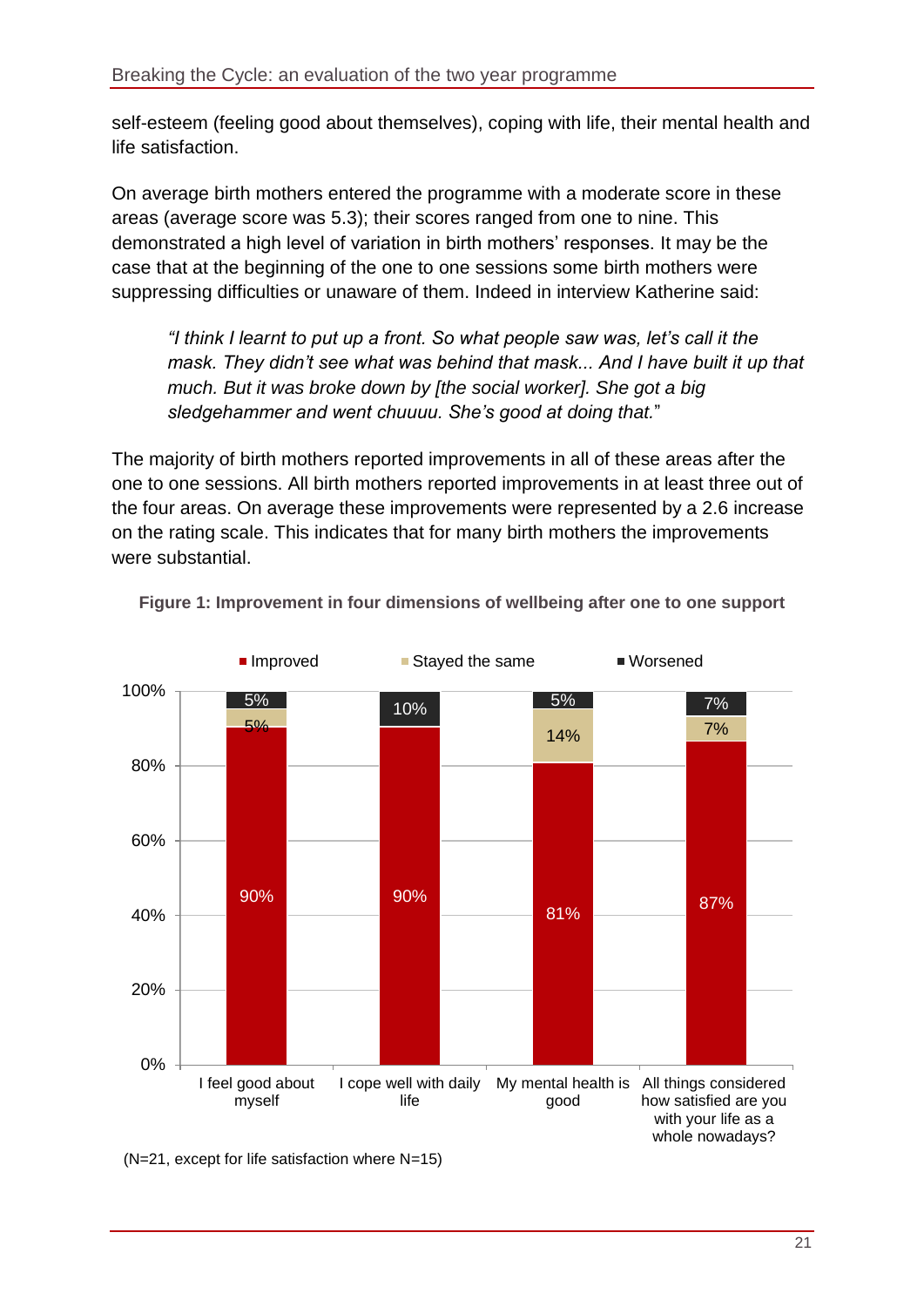Data is presented in Figure 2 for the 16 birth mothers who completed questionnaires at the one to one sessions and after the group sessions, and for the eight of them who completed the measure after the optional parenting sessions. Overall, a positive trajectory can be seen across the programme, but it is especially marked in the early stages of the programme after the one to one sessions.

<span id="page-21-0"></span>



(N=16, except for parenting where N=8)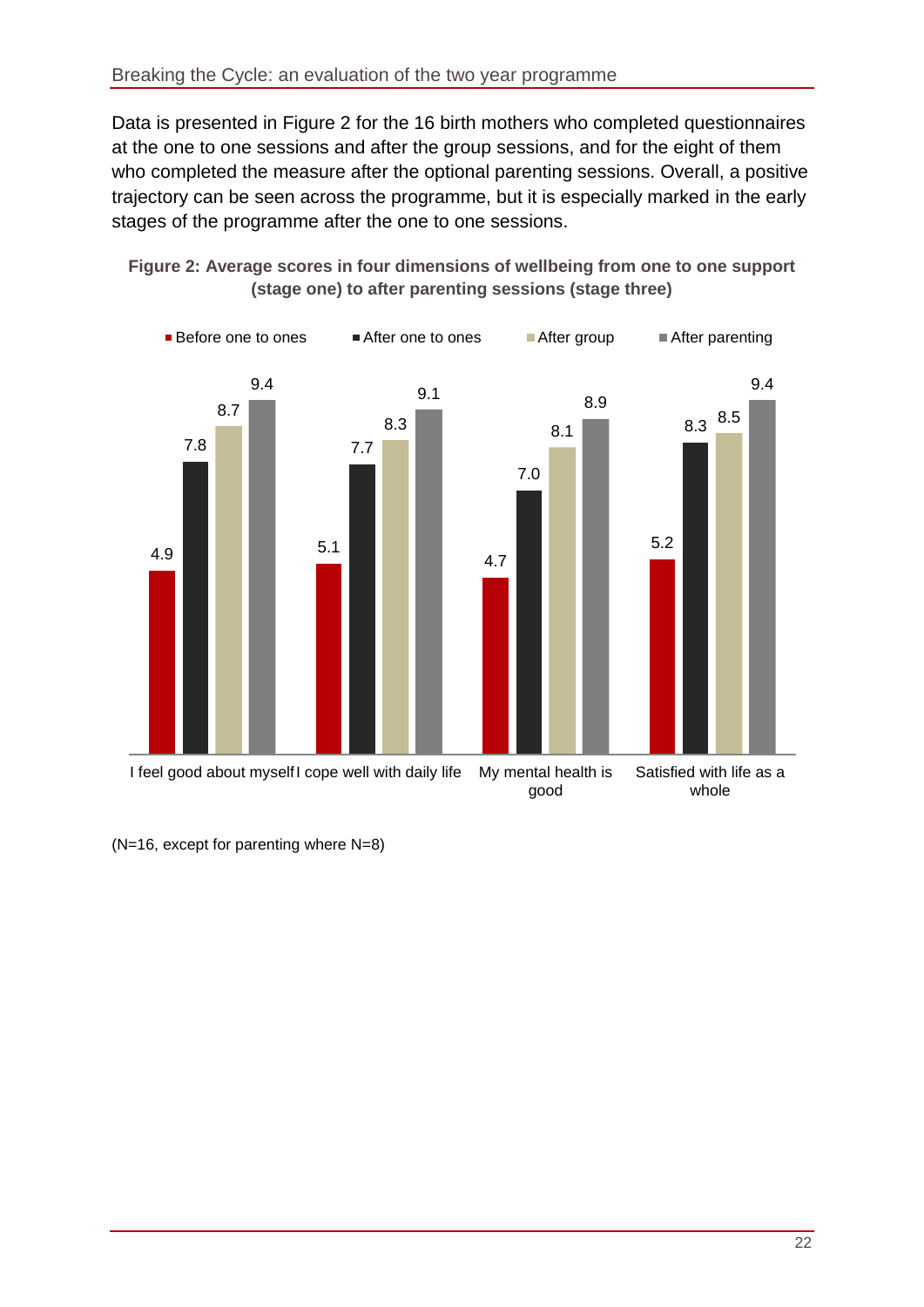#### <span id="page-22-0"></span>**Understanding and acceptance**

Overall, birth mothers improved their ability to deal with the loss of their child during the course of the programme, supported by findings from both the interviews and questionnaires. At the interviews some birth mothers discussed how Breaking the Cycle had helped them understand why their children were removed from their care. Birth mothers acknowledged that mental health issues and life histories, such as abusive childhoods and personal circumstances, all played a part in the removal of their children:

*"I was too stubborn and laid back to listen to them. But at the same time it was my depression preventing me from doing what they were telling me to."* Anna

*"Before I just couldn't [make my own choices] because I just didn't know what to do. And, like, I was in care myself... Well, like, when you aint been treated properly and you've been brought up… [in a] really poor upbringing, well how can you learn?...... Because it affects you when you're growing up, when you're a child, see. It… affects you, mentally, up here. It affects you. And that's when, well, that's when things go wrong."* Alice

Participants discussed examples of how a better understanding of the reasons why their child was removed meant that they could now accept the loss of their child:

*"The acceptance bit was letting go… even though I'm gonna, like, still be thinking of her. But I've let go of the fact that she's gone, that she's gonna be safe and they're gonna look after her."* Ali

The questionnaire asked birth mothers about their acceptance of the loss of their child. Overall, the birth mothers reported that before the programme they were struggling to accept the loss of their child (average score was 3.5). After the one to one sessions, the average score increased to 7.9<sup>23</sup> (see Appendix 3 for more detail).

The questionnaires also showed that all but one of the birth mothers (14 out of 15) saw improvements in accepting the loss of their child. One birth mother reported no improvements, although she reported a high (positive) score at the start of the programme.

Figure 3 demonstrates a positive trajectory in participants' reports of acceptance of the loss. The most marked improvement occurred at the one to one sessions, where on average birth mothers' scores improved by four points. This indicates that improvements were sustained over time.

 $\overline{a}$ 

<sup>&</sup>lt;sup>23</sup> Based on 15 responses from birth mothers.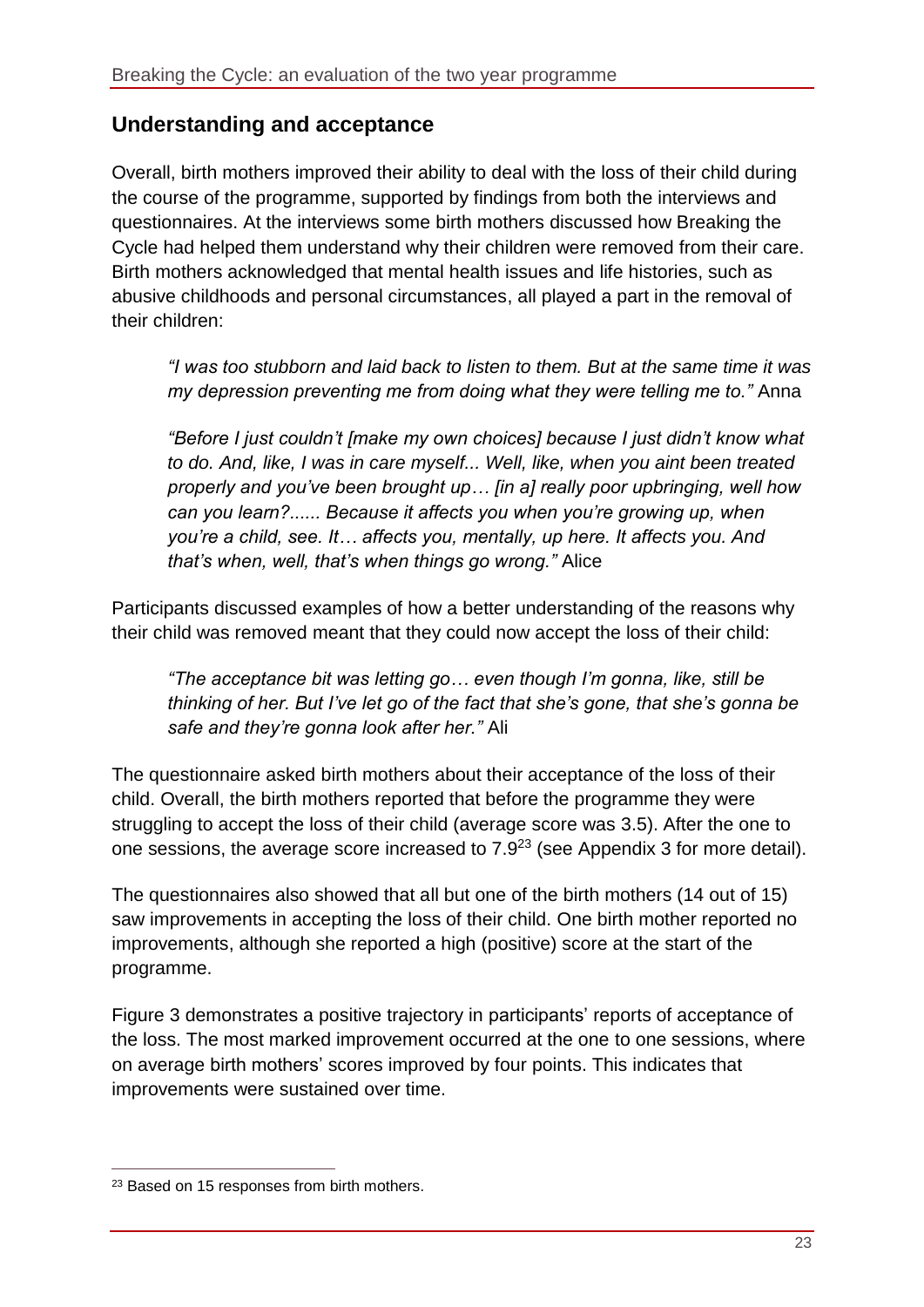<span id="page-23-1"></span>

#### **Figure 3: Average scores in accepting the loss of a child**

Ability to accept loss of child

(N=16, except for parenting where N=8)

### <span id="page-23-0"></span>**Life choices**

Breaking the Cycle encouraged the birth mothers to make positive life choices, which included healthy living or seeking employment, education or training.

The questionnaires found that, on average, birth mothers entered the programme with moderate confidence in these areas (average score was 6) (see Appendix 3 for more detail). Figure 4 shows that the majority (81%; 17) of birth mothers reported an improvement in this area after the one to one sessions. The average score improved by 2.6, representing a moderate increase in birth mothers' ability to make positive life choices.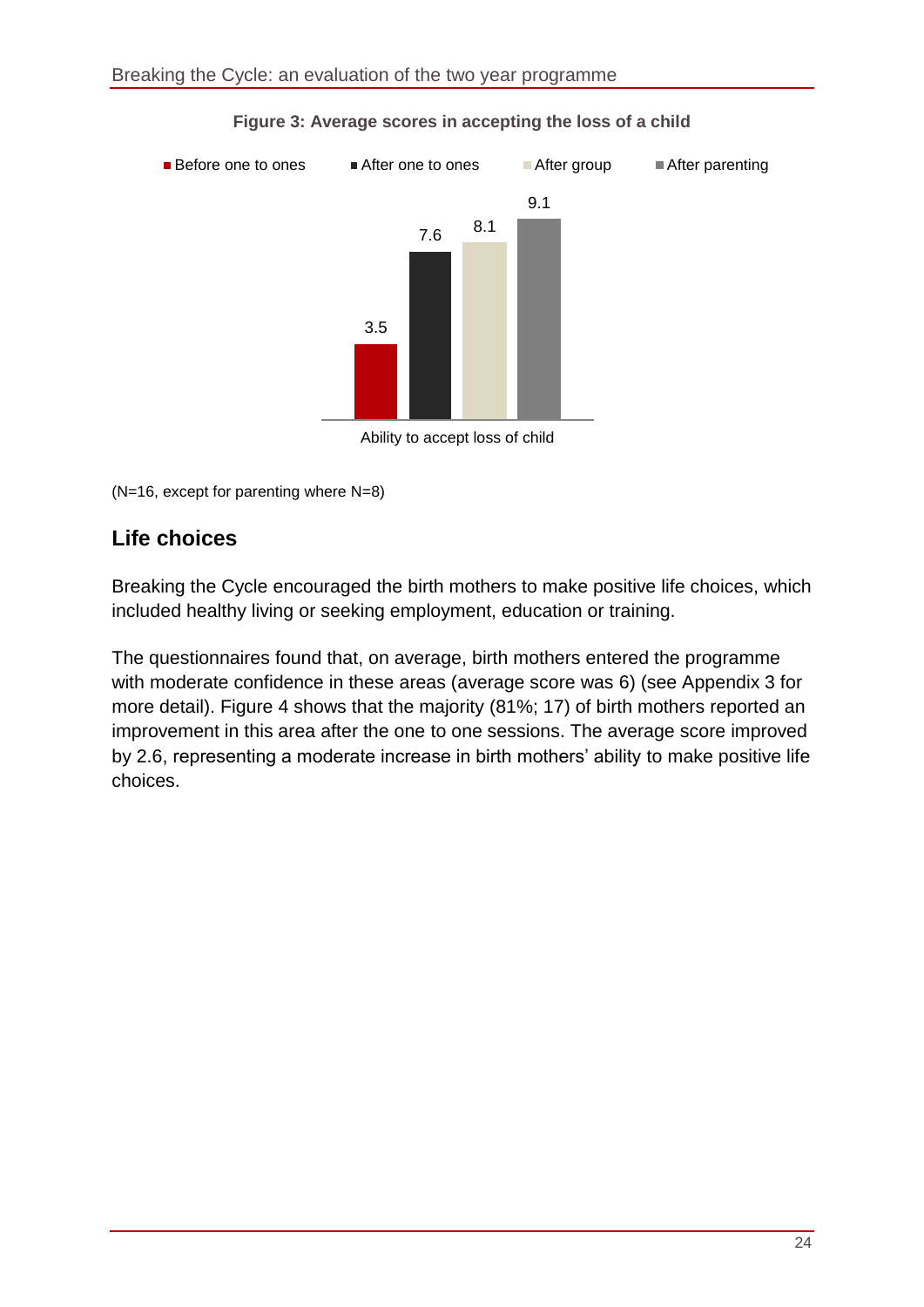

#### <span id="page-24-0"></span>**Figure 4: Improvements in making positive life choices after one to one support**

I am able to make choices about the way I live my life

#### (N=21)

Over the course of the programme, birth mothers also reported an improvement in their ability to make choices about the way they live. Before beginning one to one sessions, birth mothers felt moderately confident in making choices about the way they lived (average score was 5.6), however, after the group sessions, birth mothers became very confident (average score was 9.0). Figure 5 demonstrates that this confidence continued to improve after the parenting sessions. The most marked improvement occurred at the start of the programme.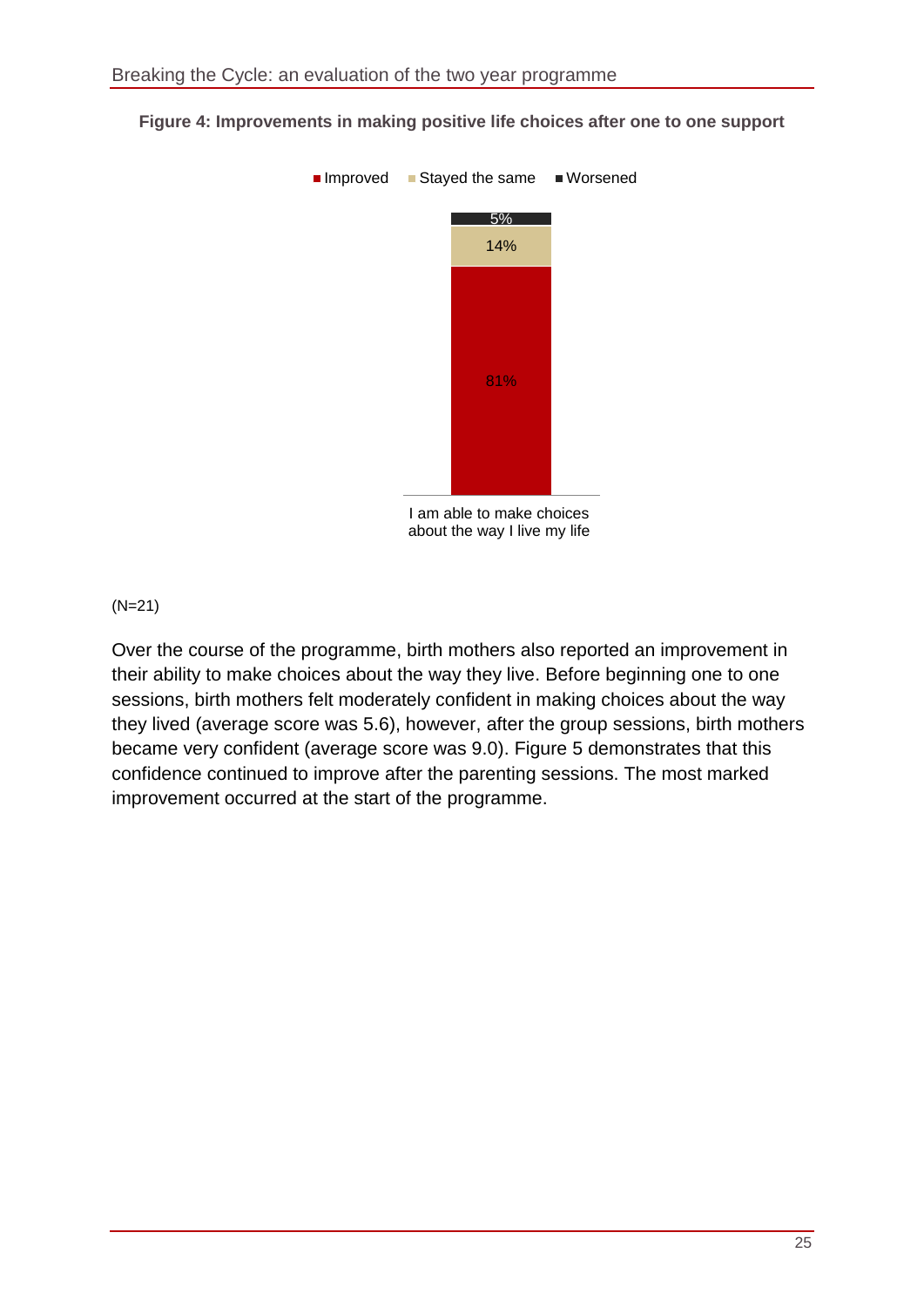<span id="page-25-0"></span>



(N=16, except for parenting where N=8)

This improved ability to make positive life choices was supported by findings in the interviews. Jen found that before the programme she felt low and found it difficult to feel positive. She suggested that Breaking the Cycle had helped her *"to go and talk to somebody"* rather than *"sit at home being bored, doing nothing."* Similarly, Lara made changes in her life since engaging with the programme:

*"Just going out, or if I was staying in I would just try to do things in [the house. I] think some of the time, or most of the time, with my ex-partner, I had no choice half the time, because he were just locking me in and keeping me in. And now I just can't get enough of going out… I focus on things I can do, rather than things I can't do. Believe in myself."*

Before Jen completed Breaking the Cycle she talked about not doing well in life but went on to say*:* 

*"… now I do positive things… I just keep myself active and stuff. Keep myself busy. Not just being bored, locked away all the time. Because I used to lock myself away all the time. Just stay in. But now I don't."*

After the programme many of the birth mothers were seeking employment and had aspirations for the future (further details in Practitioner Observations section below).

For some of the birth mothers, the new found confidence that resulted from Breaking the Cycle supported them back into employment after a period of unemployment: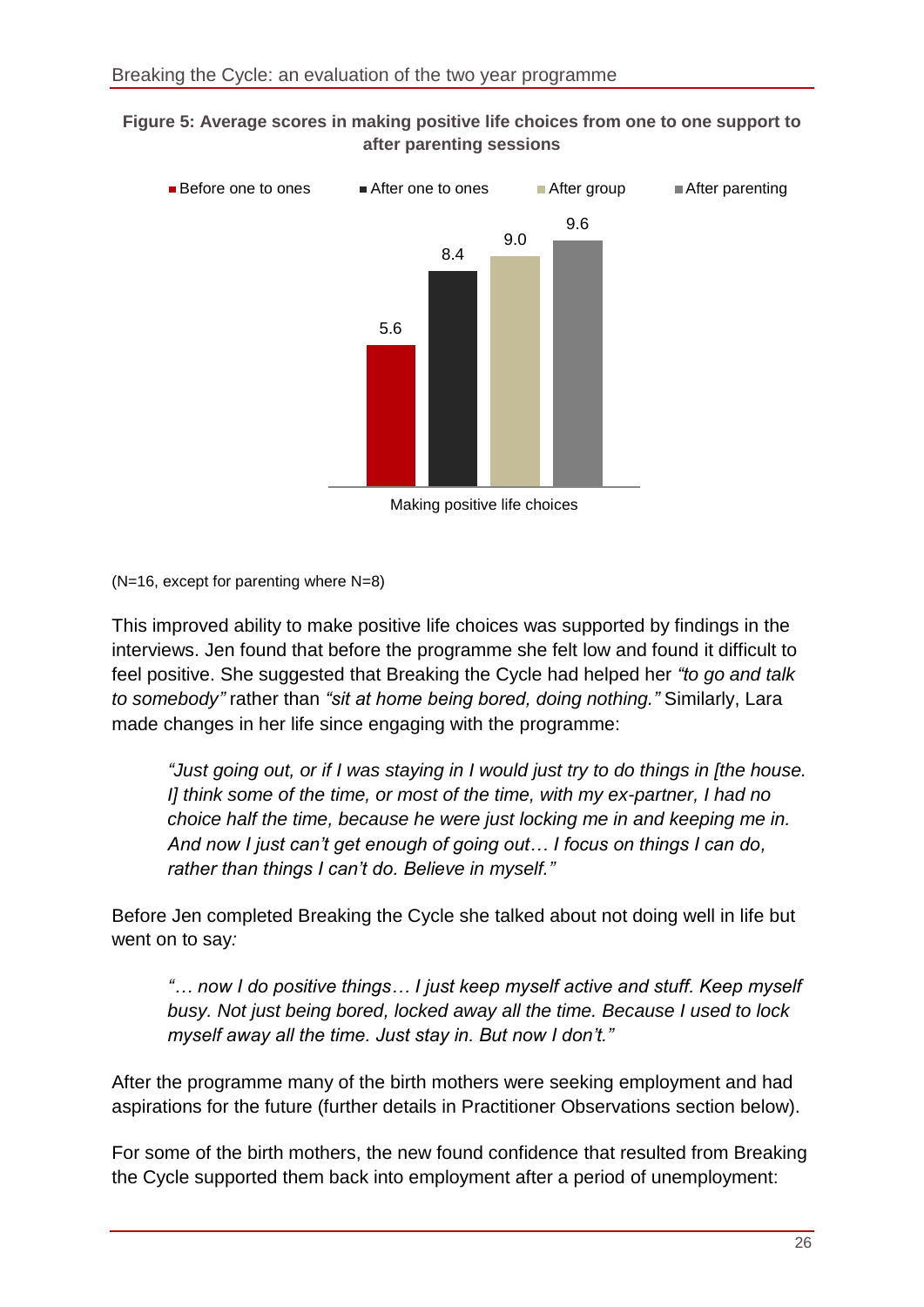*"[I have the] confidence to go back into the employment market. It's also made me realise I actually want a career. Not just a job. It's through being on this course, it's given me the confidence to see that."* Claire

For others the confidence helped them to find more suitable employment:

*"[I have] always been working… [but Breaking the Cycle] made me realise that the job that I was doing… that maybe it was time I got a job that wasn't so about being vulnerable. And [where] you were put in position that you shouldn't necessarily need to be put in. It opened my eyes to know that I needed a job change."* Katherine

### <span id="page-26-0"></span>**Relationships**

Many of the birth mothers had been in abusive relationships in the past and had few positive relationships to support them. Holly said her family:

*"…were making me depressed, and making me feel like I wasn't worth nothing, or worthy of being a parent and stuff like that. They made me feel really, really low."*

Even the birth mothers who felt supported by their family found it difficult to talk to them about issues related to their child/ren:

*"Just being able to talk to someone about what I'm going through who wasn't in my family. Because I really couldn't talk to anyone else. It's hard to talk to your family because they're too close aren't they, it's just you feel like you're hurting them by bringing it up to them.*" Katherine

The programme acted as a safe place for the birth mothers to learn from the social workers about relationships, and develop their skills with other group members. These new relationships enabled them to share their feelings and talk to someone about their child.

From the outset, at the one to one sessions, the birth mothers were able to develop safe and trusting relationships with the social workers:

*"…helped me [to] learn to trust the people who run it, mainly [the social workers]. They are really good people… Because this time three years ago I wouldn't have trusted no one."* Mel

*"[the social workers were] genuine as well. They don't tell you something that is not likely to happen. They will tell you like it is but in a way without offending or hurting you."* Claire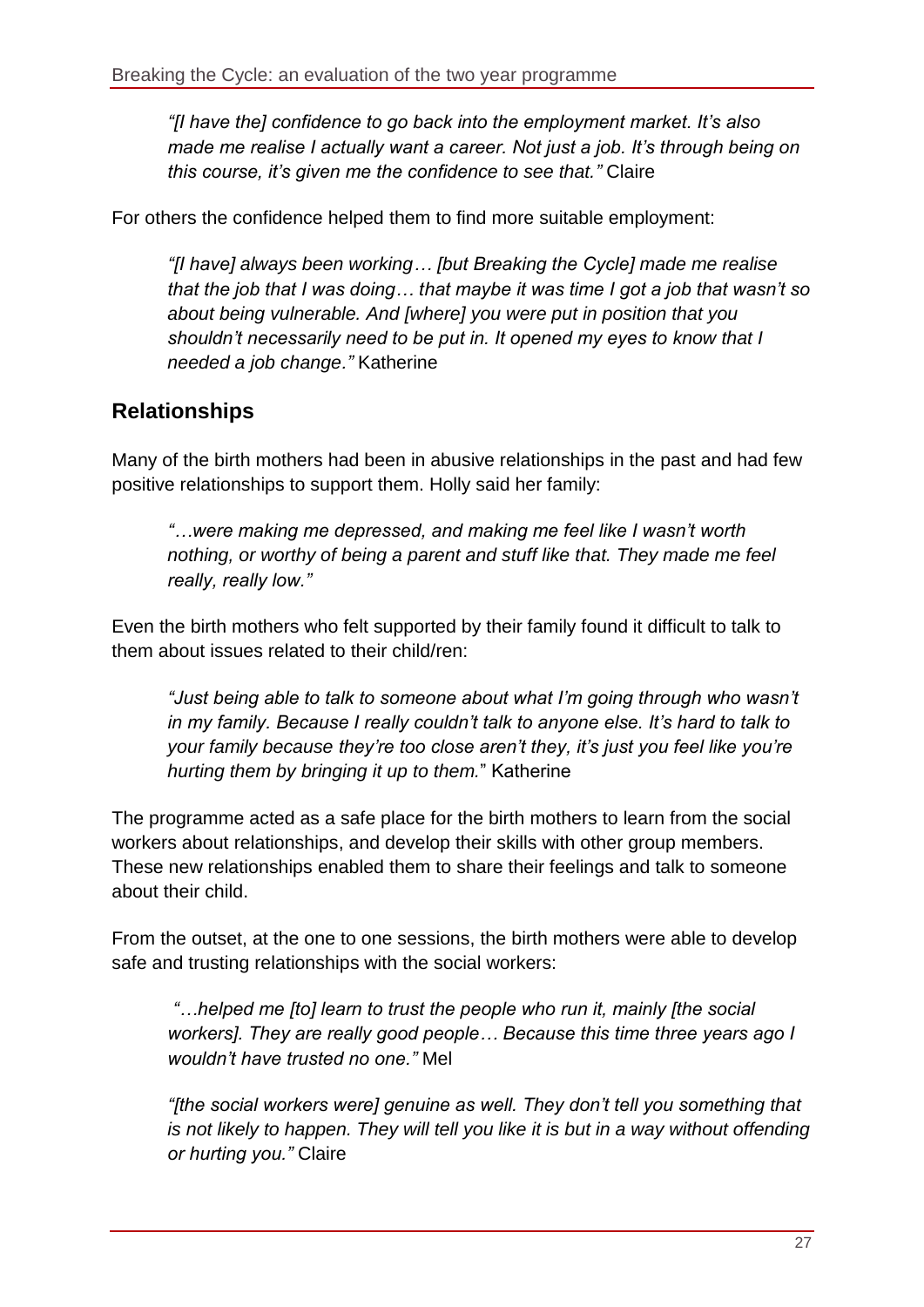Birth mothers reported that through the group work sessions they benefitted from the respectful environment and the opportunity to speak with other birth mothers in similar circumstances. This provided a space for participants to continue to develop trusting relationships and share their thoughts and feelings. For example, Ali described the most important aspect of the programme as:

*"Talking about the things about [my child]… because I was never able to talk about it when it first happened. But now I can talk. If it's somebody that I'm gonna trust, I can talk to them more than I can talk to others… I used to shut myself away and not talk to anyone. Hide myself. Because I didn't think people would wanna listen. You know people who haven't been through the situation."*

The group was a place that the birth mothers could feel and be supported:

"Well we used to encourage each other didn't we. If like one of us was not *understanding a certain module, or it was difficult for that person…. we would break it down for each other, so like you would understand it."* Katherine

The realisation that they were not alone was important to at least half of the birth mothers who were interviewed. The idea that it *"aint just me"* (Alice) was a revelation for many of the participants:

*"Because like before I came on here I just thought 'well it's only me who's had a child adopted. Nobody else. The world's against me. It's only me. It's only me. It had to happen to me.' But when I come on this programme I thought 'well you know what it aint just me'."* (Alice)

Meeting and getting to know others in similar situations gave some birth mothers permission for the feelings they had experienced. Birth mothers discussed the value in having these feelings known and acknowledged by others:

*"It's more the fact of understanding that how you feel inside, and all the things that you are going through, like the grief process, it was ok to feel like that, and that it wasn't that you were going mental. Because you could speak to anyone else. It was the opening up, and being able to relate to other people that was more important to it…… Because sometimes you feel like you can deal with it. But once it has come out it has made me a stronger person. I thought 'woow I can cope with this now'."* Theresa

The questionnaires supported these findings at interview and revealed that the birth mothers felt more able to talk to someone about their child after the programme. At the beginning of the programme, most birth mothers felt quite able to talk to someone (average score was 6.8), however Figure 6 shows that just over half the birth mothers still experienced improvements in this area. On average, scores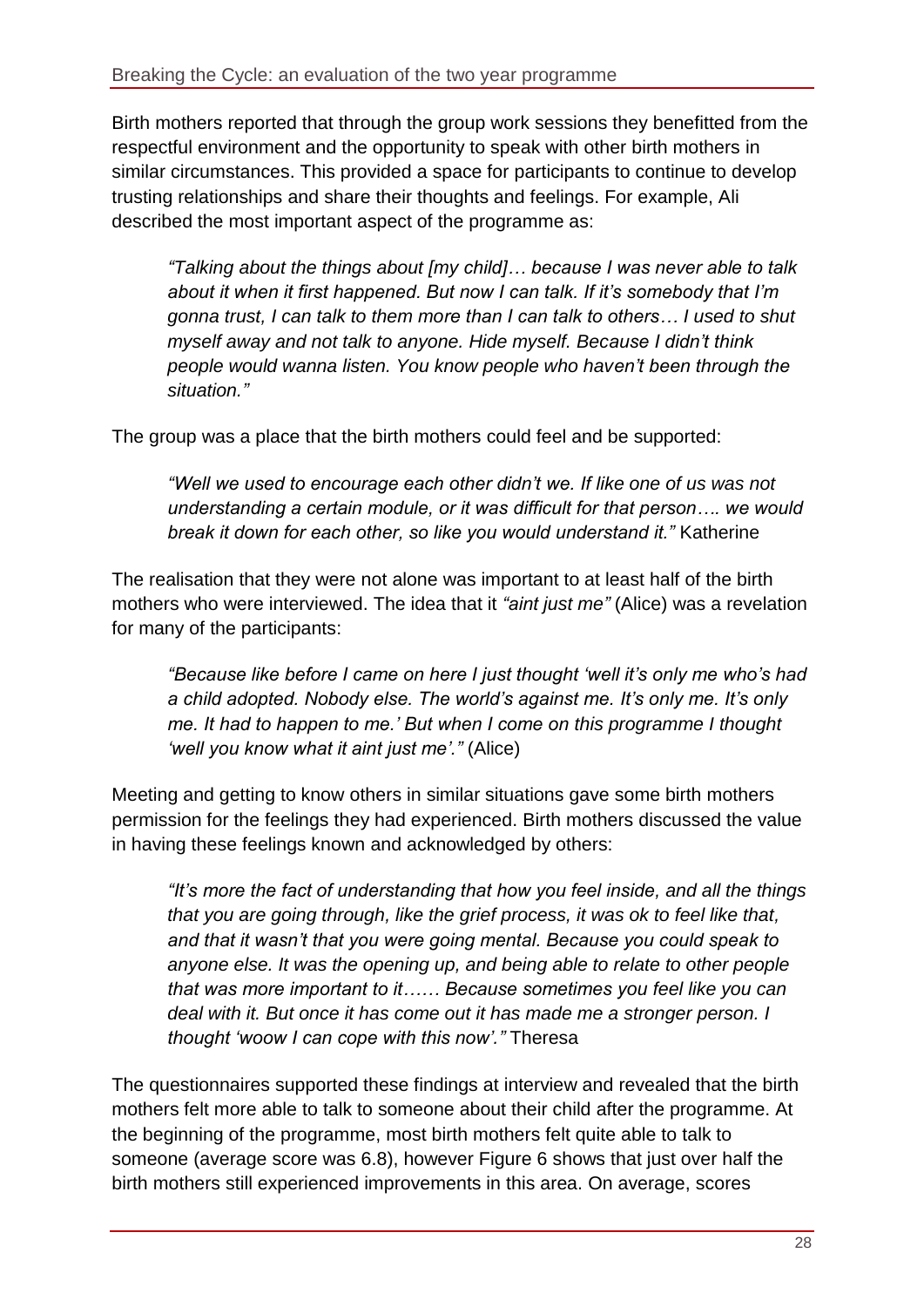improved by 1.9 on the scale. Seven birth mothers reported no improvements, but they had rated themselves highly at the start of the programme. Yet, one birth mother felt less confident to be able to talk to someone after one to one support.

<span id="page-28-0"></span>**Figure 6: Improvements in ability to talk to someone about their child after one to one support**



I can talk to someone about my child

#### (N=21)

<span id="page-28-1"></span>Participants reported that they felt more comfortable talking to someone about their child after they completed the programme. Figure 7 demonstrates that the birth mothers were somewhat able to talk to someone about their child before attending one to one sessions (average score of 6.5), this gradually improved during the course of the programme and after participating in parenting group sessions birth mothers were much more positive about this, scoring on average 9.5.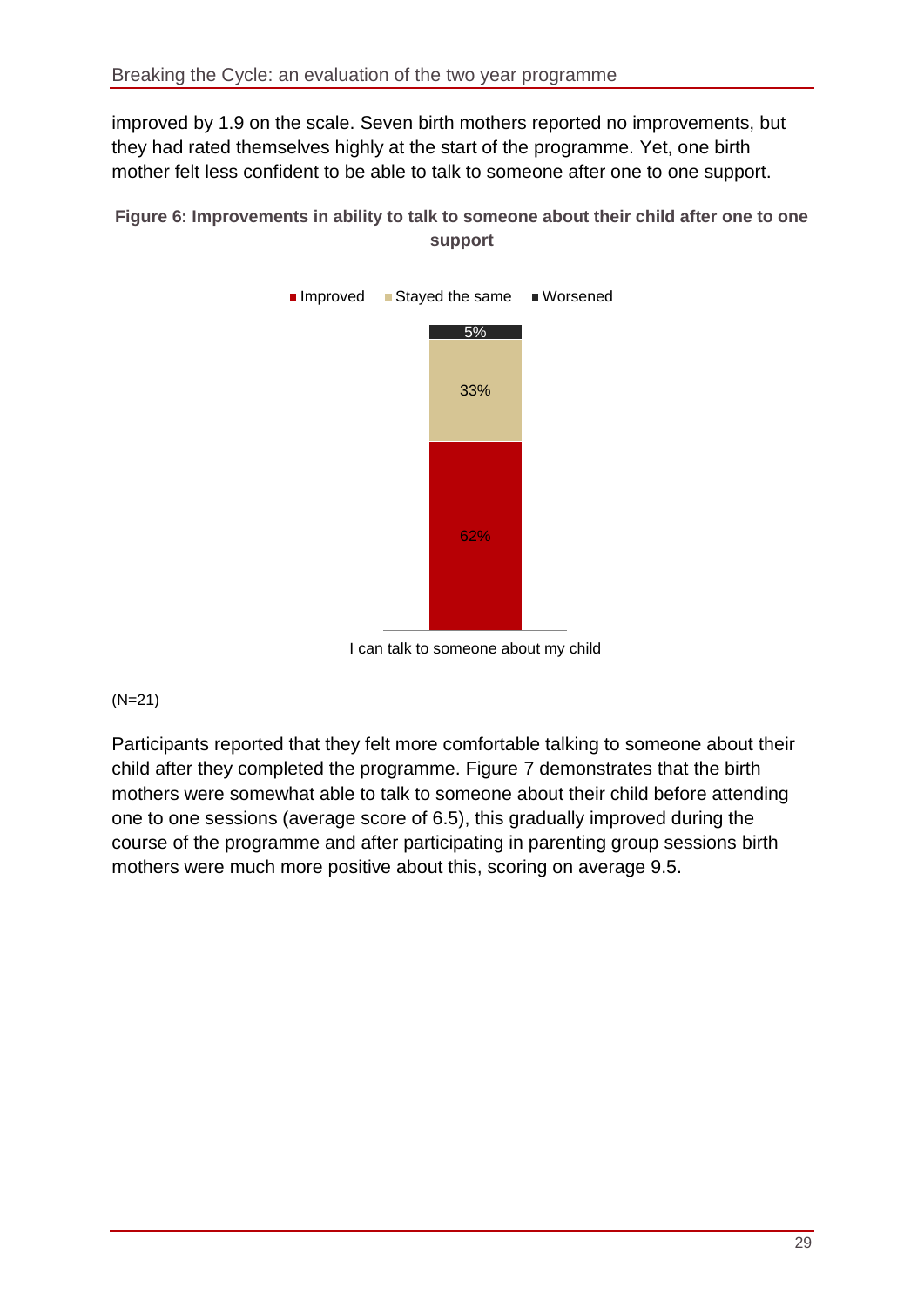**Figure 7: Average scores in ability to talk to someone about their child from the beginning of the one to one support to after parenting sessions**



I can talk to someone about my child

(n=16, except for parenting where n=8)

The qualitative interviews indicated that Breaking the Cycle provided the birth mothers with the opportunity and safe environment to develop friendships and test skills they had learnt in the group sessions:

*"I thought there was always bad relationships out there. I didn't think there was any good ones. But I found a good one."* Holly

*"It has helped me make new friends, because before I even started on this course I had none. I didn't even have one. Now I've got like three or four."* (Mel)

The birth mothers supported each other:

*"One of the other girls, she has problems… travelling on her own… I said 'well take my number and we can meet up in Wolverhampton and we can travel together.'"* Beth

*"I've made a friend... Because she's been through similar, the same as me…. You can learn from each other really. And like you can help each other. Like if you get stuck."* Alice

In the qualitative interviews, birth mothers emphasised the value of being able to talk with mothers in similar situations and spoke of the friendships that they had developed. This was particularly striking given that many of them discussed with the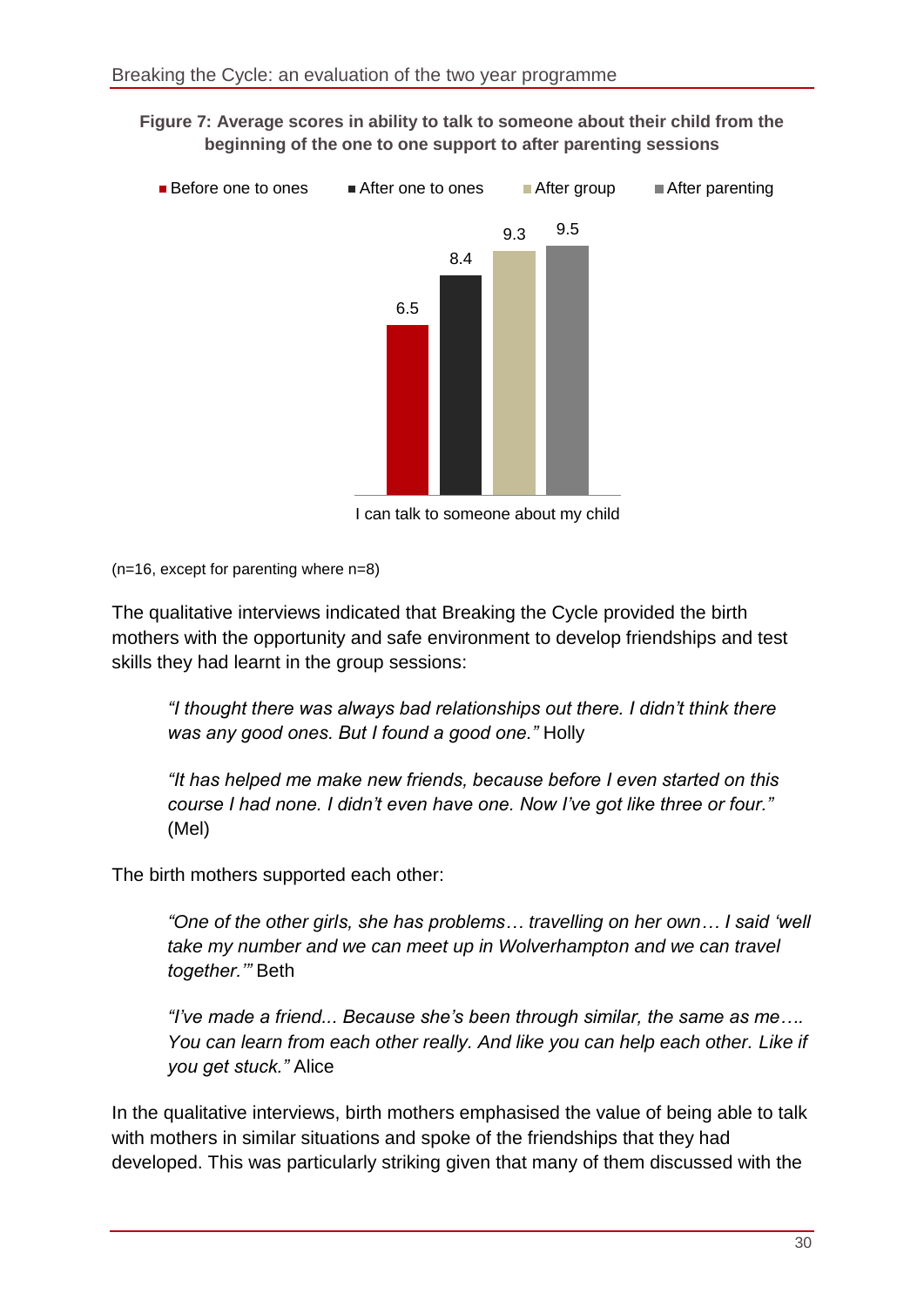social workers in the one to one sessions how daunted they felt by the prospect of engaging in the group work sessions.

Only three birth mothers reported having current positive personal relationships in their lives. Breaking the Cycle gave some birth mothers the space and tools to reflect and learn from previous personal relationships. Just over half the birth mothers talked about this at interview. Jen explained this as she referenced work in her folder:

*"That's like my relationship, who I'm with. Because he's, like, moaning about me all the time. He don't like me. He don't like my family. But I know he's not, like, a good relationship. I've learnt that now. And I'm doing something about it. I written it down and I'm talking quite a lot now as well, which I never used to do before…."*

*"The abuse, until you see it there on paper all together, somethings you don't even take into account for abuse type of thing… It seems that abuse, people immediately think physical, sexual. Its rare mental abuse is brought up. Whereas this course has highlighted so much for me."* Claire

Many of the birth mothers talked about a new sense of agency and control in potential relationships:

*"You don't have to put up with it. It's like if you don't want, if you don't want sex, you don't have to have it."* Alice

*"It also helped me, in a way, to look out for certain signs as to what to look for in relationships. And what to expect from a good relationships…I didn't really take any of that into consideration when I was 18."* Mel

Some birth mothers talked about a distrust of professionals. Breaking the Cycle also provided the birth mothers with the opportunity to develop positive relationships with professionals, often for the first time:

*"[The social workers have] restored my faith of people in authority. Because of the way they have run this course and the way they are."* Claire

# <span id="page-30-0"></span>**Parenting skills**

The third element of the programme, a six-week parenting programme, was optional. Thirteen birth mothers took part. All of the four mothers who were interviewed after this final stage reported that they felt more confident as a parent:

*"[I] think 'I can do this', rather than 'I couldn't.' But I know I can. I was on my own before saying 'I can't do this. I can't do this. I'm rubbish on this. I'm*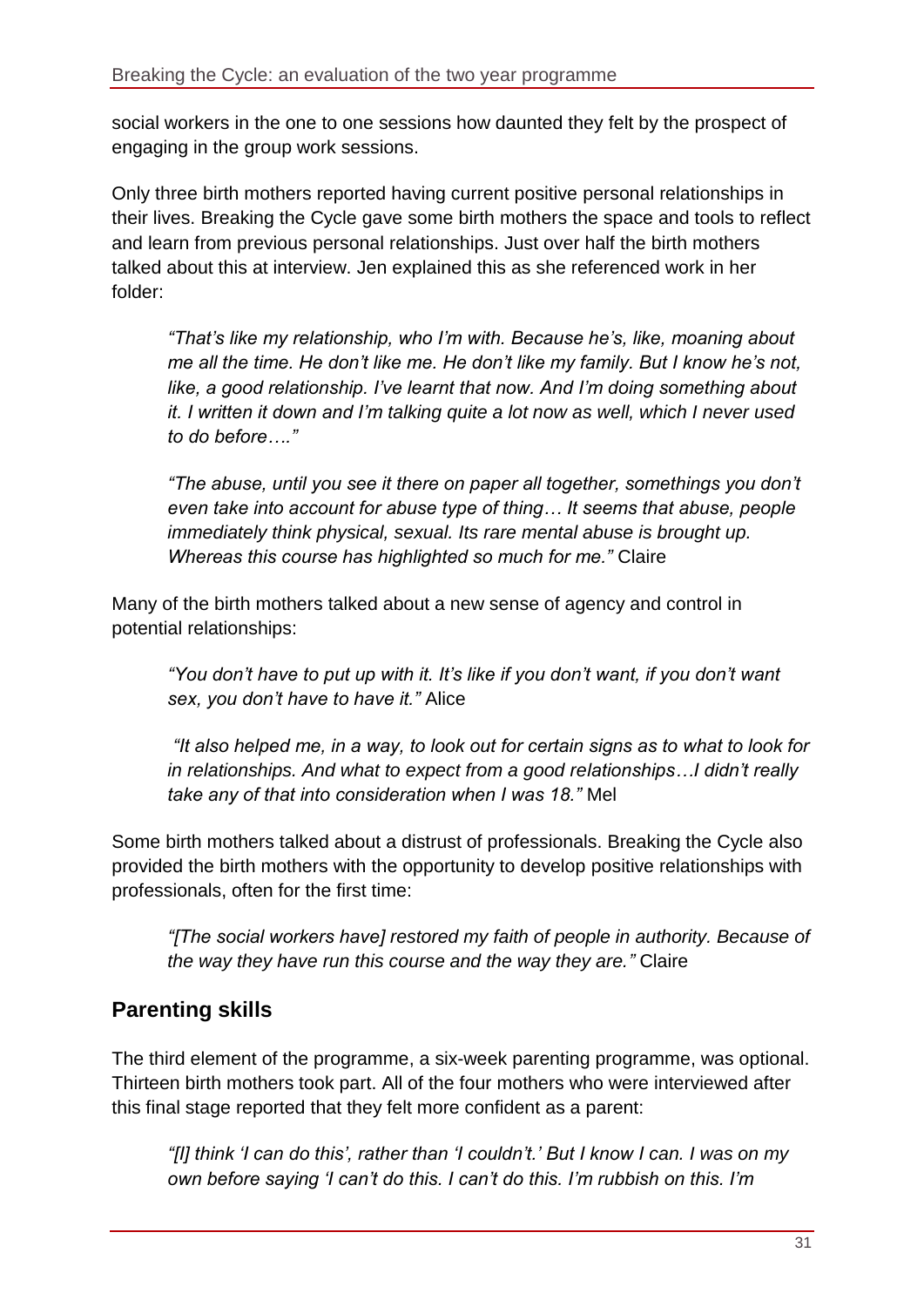*rubbish on that. And because I was being told it, and I had it like drummed into me that many times, you're gonna think it."*

Three out of the four birth mothers had children in their care. Two were successfully, and independently, parenting their children with no local authority intervention and one was parenting her child with limited local authority involvement.

## <span id="page-31-0"></span>**Practitioner observations**

As part of the evaluation the After Adoption project team, who developed and delivered the programme, were asked for their observations about the progress and outcomes of the birth mothers.

The project team were pleased with the positive relationships developed with the birth mothers, reflected in the high level of engagement of the birth mothers with the programme. Practitioners observed the birth mothers begin to accept the loss of their children and move forward in their lives. Birth mothers were able to overcome feelings of guilt, shame and blame for the adoption(s) of their child/ren and understand how their own life histories had had an impact on their lives.

As reflected in the interviews and self-assessment questionnaires, practitioners witnessed birth mothers' self-esteem and self-confidence improve during the programme. Through the support of the programme, several birth mothers felt able to report historic abuse and engaged with generic counselling and support services, highlighting the self-care that they had begun to give themselves.

### <span id="page-31-1"></span>**Birth mother outcomes**

More specifically, at the time of the study, no birth mother had lost a subsequent child to adoption since engaging with Breaking the Cycle and three birth mothers had retained children in their care. One birth mother had won right of appeal at Placement Order stage of adoption and, at the time of this report, had been rehabilitated with her son and was parenting him with local authority involvement.

In relation to education and employment, five birth mothers had re-entered employment since the programme and five had re-engaged with education. Two of these birth mothers had completed an access to nursing course and had made applications to university. Some birth mothers were contributing to After Adoption's adopter preparation group sessions.

Birth mothers were demonstrating increased independence through engagement with education and employment, the use of public transport to travel outside of their local areas, and increased attendance at community activities, such as church.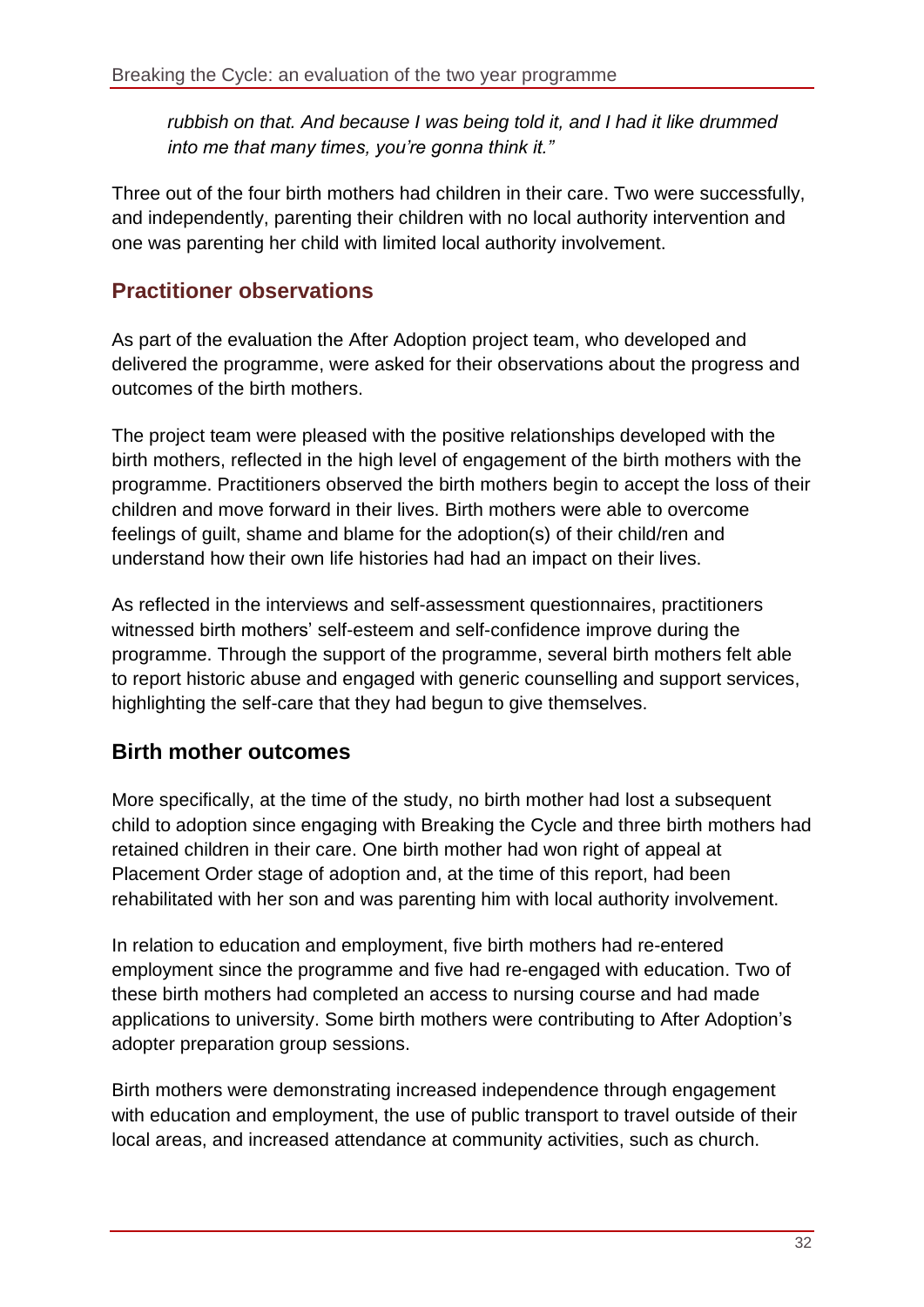#### <span id="page-32-0"></span>**The structure and delivery of the programme**

This section discusses what aspects of the structure and delivery of the programme worked well as well as identifying any obstacles and improvements (in relation to the sixth evaluation question).

The overall staged structure of one to one sessions followed by group work was an effective approach to working with the birth mothers who had complex needs and histories. The one to one sessions created trust and rapport between the social workers and birth mothers and sessions could be tailored to the participant's needs. The group sessions facilitated relationship building between professionals and the birth mothers, and between the birth mothers and their peers. The group sessions allowed for learning and reflection in a safe environment. This also helped birth mothers feel less alone by meeting others with a similar experience.

The social workers who facilitated the programme reported that six one to one sessions was a suitable number, however, they noted that the birth mothers differed in their level of need. As the programme evolved, it became evident that the birth mothers enrolled on the programme had all experienced differing levels of complex trauma in their lives. As such, the one to one sessions were tailored to each birth mother's needs. Consequently, the timeframes in completing the one to one sessions varied between six and 14 weeks, as opposed to the initial expectation of six sessions completed in six weeks. The learning gained emphasised the importance of a bespoke programme that is needs led and delivered at the right pace for each birth mother. This posed challenges to the project team in meeting the timescales prescribed by the funders and an extension of timescales was negotiated.

Another important element within the structure of the programme were the folders each birth mother compiled of the work they had completed during Breaking the Cycle. It was striking how often the birth mothers talked about the value of assembling and writing down their experiences and considerations in this way. For example, Holly valued the process to release her from her negative experience:

*"Yeah because without [it] printed on piece of paper I felt like my head was full of all this information and I thought well how am I going to get any more information in that's good for me if I've still got all like of the bad stuff in my head…. Yeah I can start filling it up with all good stuff because I felt for years and years I've just been building it up with a load of bad stuff that I wouldn't be able to get any good stuff in there and now I feel like I'm getting more positive in certain stuff...I don't know what that is, it's what they put in there."*

Others found it valuable to reflect and acknowledge the level of adversity that they had experienced: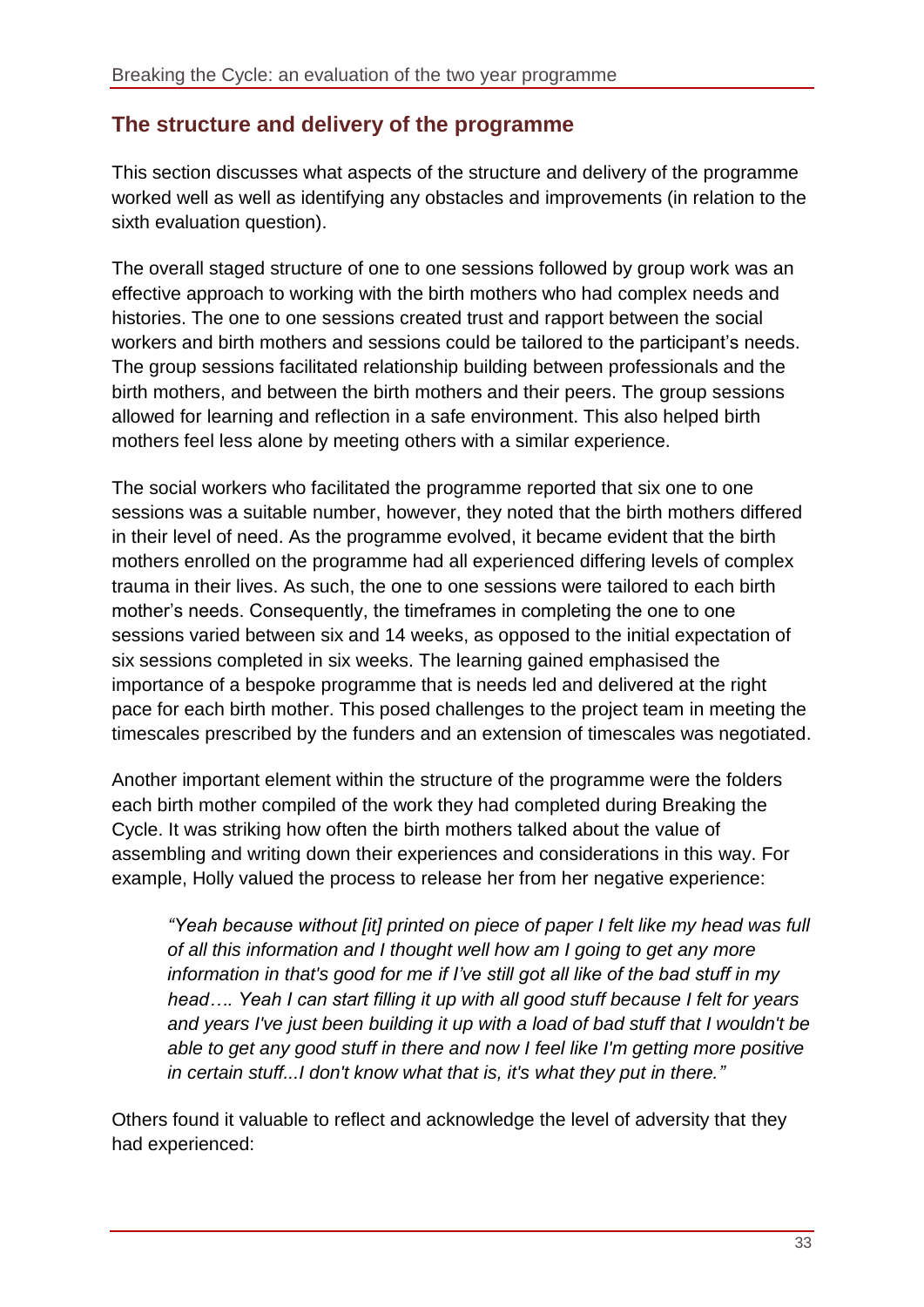*"When I done this, this is the bit that shocked me though. Because I didn't think I had been through that much things in my life."* Anna

The programme offered a monthly drop-in session which provided consistent support once all phases of the programme were complete. The social workers expressed some concern that as the funding ended this support would not be available to the last cohort of birth mothers. They suggested that the support group should continue, irrespective of Breaking the Cycle, and that it could be self-sufficient with minimal staff support.

Consideration should be given to packaging the programme to be delivered in other regions. The time involved in keeping regular contact with the birth mothers must also be noted. The birth mothers valued the continued support to keep them engaged. It also helped to build their trust in professionals again. One of the social workers said:

*"They've been condemned for so long and have lost trust in professionals, so if they're late and hear us say 'it's alright, don't panic, we'll see you shortly or next week'…supportive in a light hearted way that they haven't seen before. Many of them are surprised how much we keep in touch with them."*

The two part-time staff had limited time to continue to develop and deliver the three part programme. The time constraints for the staff did not allow time for ongoing publicity of the programme. The geography of the areas covered was vast and had a significant impact on the delivery of the programme. However, the programme has been successful and it is recommended that it is supported to grow. At the time of this report the programme had successfully secured an additional 18 months of funding from Esmeé Fairburn.

Breaking the Cycle was a unique source of support for many of the birth mothers that they had not experienced before. Many participants said that they would recommend the programme to others:

*"When you had the right support it makes you feel better. But getting that support its bloody tough. Tough tough tough. I'd recommend this to anyone though. You can't force them. But I'd recommend it to anyone."* Theresa

Five birth mothers talked about how they had engaged in other support but told us Breaking the Cycle was different.

*"I think it has been the final nail lifted out of the coffin really. Because I had private therapy and was referred to mental health groups from the NHS. They were really good. But this was the final thing that made me really, you know, come out… Because in those other groups, and with my therapist and that, I felt like I couldn't really talk about how I was feeling about my child and my*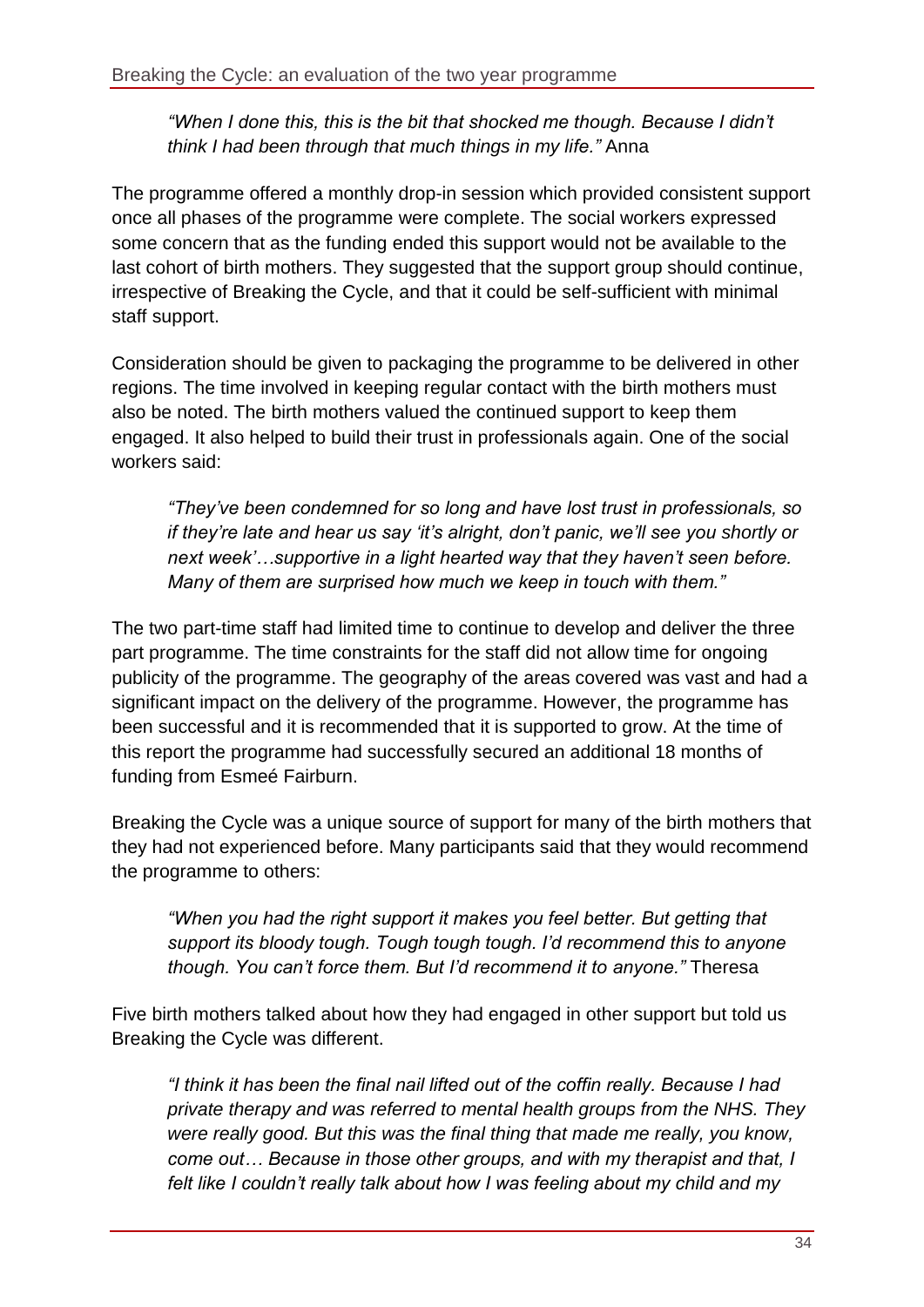*feelings surrounding that. But in this group I could. Because everyone has gone through the same."* Anna

Finally, it is important to note, as seen from the accounts of the birth mothers, the emotional journeys that the birth mothers had been on during their lives, and shared over the course of the programme. It is also important to note the impact of the sharing of these stories on the social workers. The social workers discussed:

*"There have been times where we've listened to someone's story and we've been speechless…you can't get it out your head, you go home thinking about it….we talk to each other and offer support"*

*"I'm really experienced but there've been times during this that it's wrong on so many levels that someone has been through all this without the right support or help."*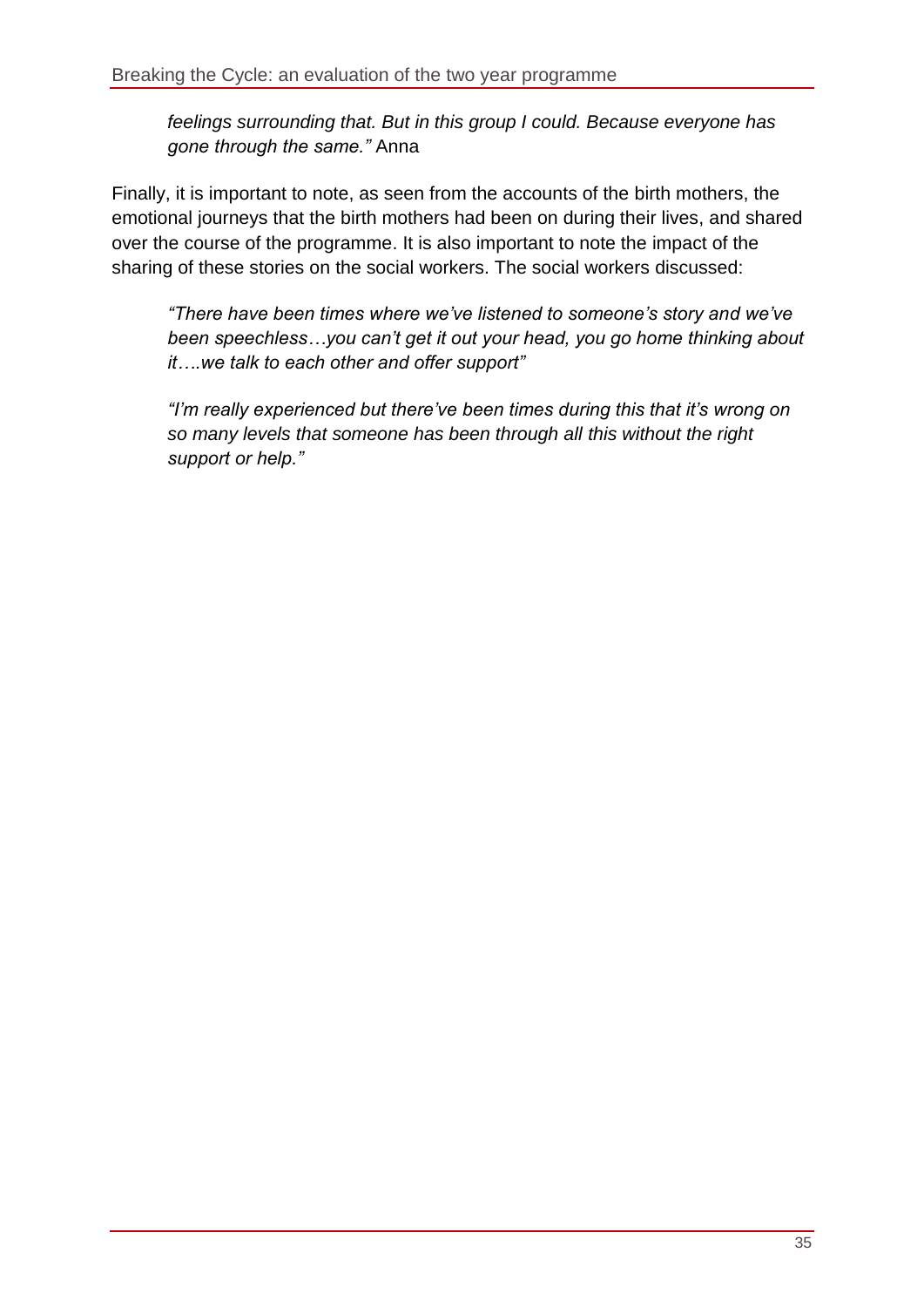# <span id="page-35-0"></span>**Limitations of the evaluation**

The evaluation had limitations and the programme would benefit from a longer term evaluation.

The evaluation used interviews, focus groups and quantitative outcomes which all had limitations. The quantitative outcomes measures (self-assessment questionnaires) were not validated and therefore cannot be benchmarked against national averages.

The interviews and focus groups, which provided in-depth information about the birth mothers, may be subject to bias from the researcher. Furthermore, not all birth mothers were able to attend the interviews and focus groups due to other commitments, therefore impacting the validity of the results.

The sample size in the study was small and therefore findings should be treated cautiously and are not necessarily representative of the population of birth mothers who have had their children removed through adoption.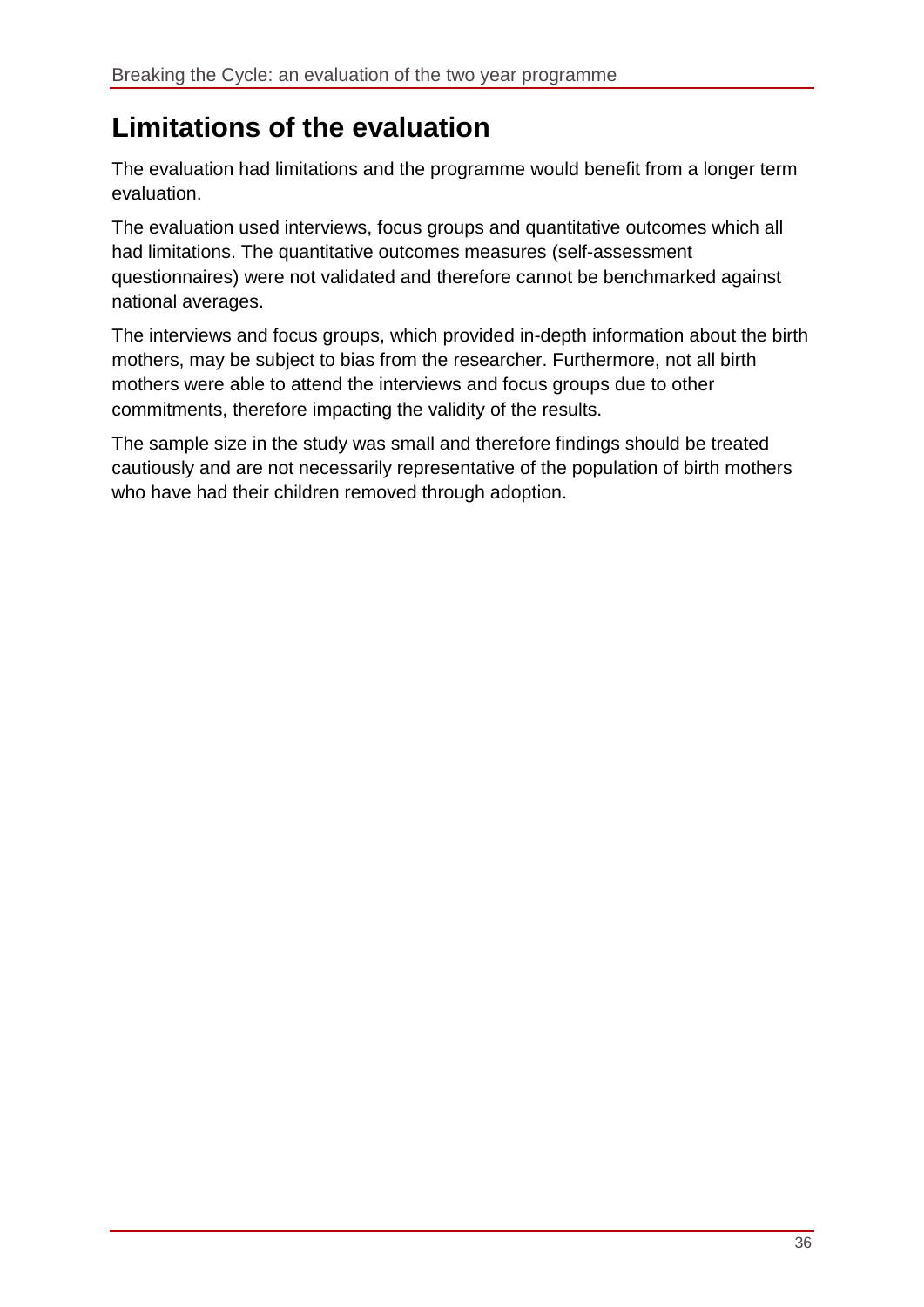# <span id="page-36-0"></span>**Conclusion**

Breaking the Cycle has had a positive impact on the birth mothers who participated in the programme. The programme was particularly successful in being able to maintain a high level of engagement from the birth mothers who all had complex histories and needs. The tailored and staged approach (beginning with one to one sessions and progressing to group work) appeared to contribute to the high level of engagement. Breaking the Cycle created a safe and open space for the birth mothers to reflect on their pasts and make steps towards their futures.

The evaluation asked five questions relating to: improved wellbeing; acceptance of loss; making positive life choices; developing positive relationships and parenting skills. Breaking the Cycle contributed to all of these intended outcomes. More specifically:

- **1. Improvements in wellbeing, including self-esteem, confidence and mental health:** the programme had a very positive impact on the birth mothers' self-esteem and confidence which was demonstrated in both the self-assessment questionnaires and interviews. Birth mothers said that they had only experienced improvements in their wellbeing after attending Breaking the Cycle.
- **2. Acceptance and understanding about the loss of their child:** this acceptance, combined with the increase in confidence, enabled the birth mothers to move on with their lives in a positive way. Birth mothers also felt more able to talk to someone about their child after the programme and some were able to access additional support outside of the programme.
- **3. Assisting birth mothers to make positive life choices, including employment, education, training and living a healthy lifestyle:** birth mothers discussed being able to travel more, be more active and participate in community activities. In addition to these softer outcomes, at the time of this report, five birth mothers had re-entered employment and five had re-engaged with education.
- **4. Developing positive relationships:** before the programme the birth mothers had limited examples of positive, supportive relationships. The behaviour of the social workers who facilitated the programme demonstrated to the participants what supportive, respectful relationships looked like. In addition, birth mothers were able to develop positive relationships with their peers in the group. As a result, the birth mothers reported feeling less alone in their situation.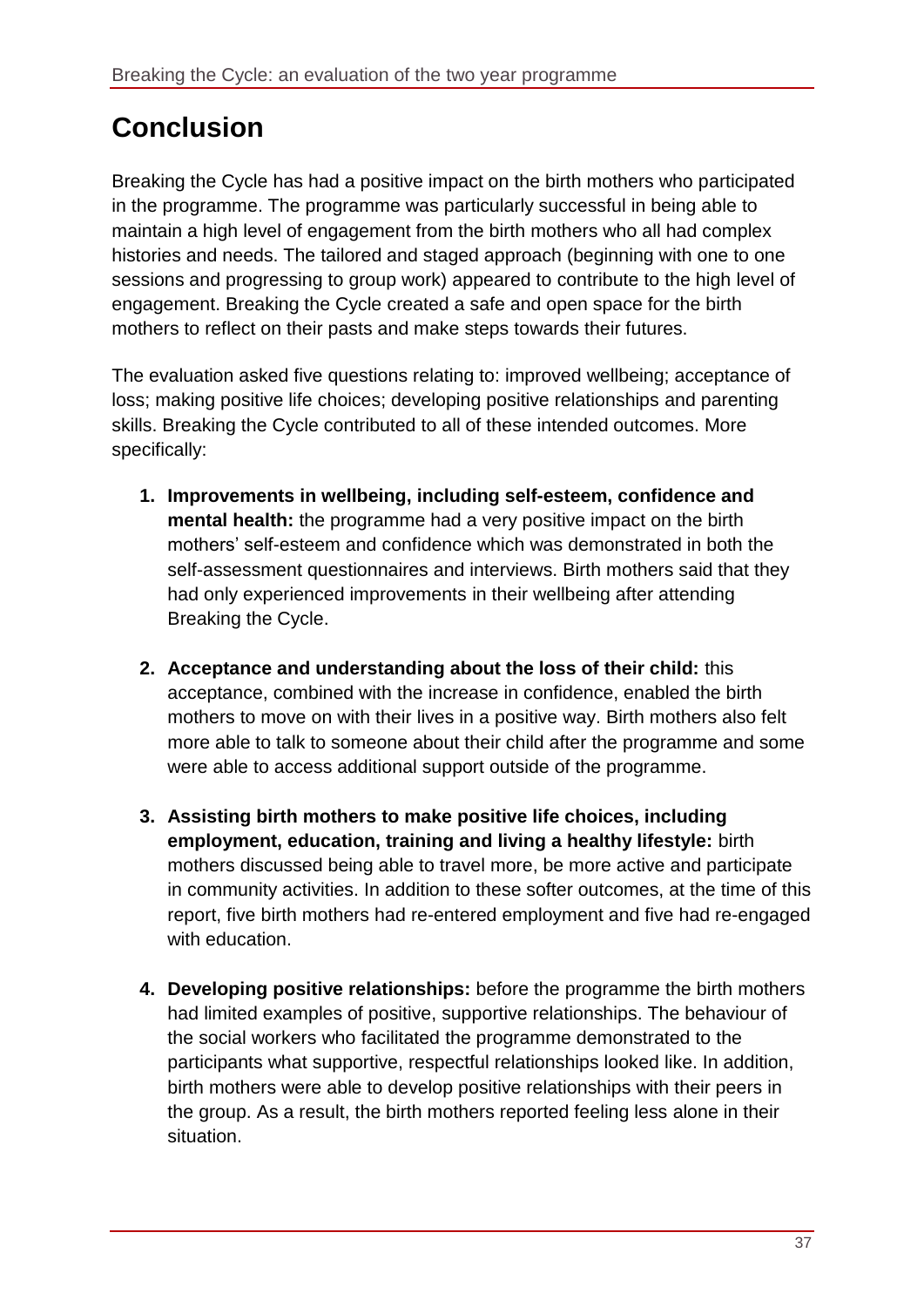**5. Developing parenting skills:** there was less evidence about this outcome from the evaluation findings and it would benefit from longer term monitoring and evaluation. However, there was evidence that the programme had contributed to this outcome for some of the birth mothers. For example, at the time of this report, no birth mother had lost a subsequent child to adoption since engaging with Breaking the Cycle and three birth mothers had retained children in their care. One birth mother had won right of appeal at Placement Order stage of adoption and, at the time of this report, had been rehabilitated with her son and was parenting him with local authority involvement.. These outcomes demonstrate that positive steps were made in relation to parenting skills.

The evaluation asked a sixth question about the obstacles in providing a support programme for birth mothers and the changes that could be made to the programme to improve delivery and outcomes.

The obstacles to the programme were engaging birth mothers who had complex histories and a range of different needs. However, due to the programme's tailored approach, Breaking the Cycle was able to maintain the engagement of most of the birth mothers throughout the programme. The findings from the evaluation highlight the value of bespoke programmes, particularly for participants who have complex needs.

The evaluation showed that the programme in its current format is extremely effective and there was particular value in the staged approach and the balance between one to one and group work activities. The programme would benefit from testing its approach in a different geographical area with a larger number of participants to understand its replicability elsewhere. It may be worth considering qualitative interviews with group facilitators to explore the changes and developments that could be made in order to improve the programme. In addition, follow up qualitative interviews and/or focus groups with the birth mothers would be helpful to understand the longer term outcomes that they achieved.

Coram were also asked to consider the impact of the programme on breaking the cycle of repeated adoptions. A longitudinal study would be required to investigate this fully, but there were early indications that birth mothers were making steps towards this outcome. These indications were demonstrated in the birth mother's improved self-esteem, recognition of their difficult pasts, acceptance of the loss of their child and in the fact that no birth mother had lost a child to adoption since the two year programme had ended.

As the programme is still in relatively early stages, it is likely that as it develops and grows, it will have a greater positive effect on mothers who have had thier children removed from their care through adoption.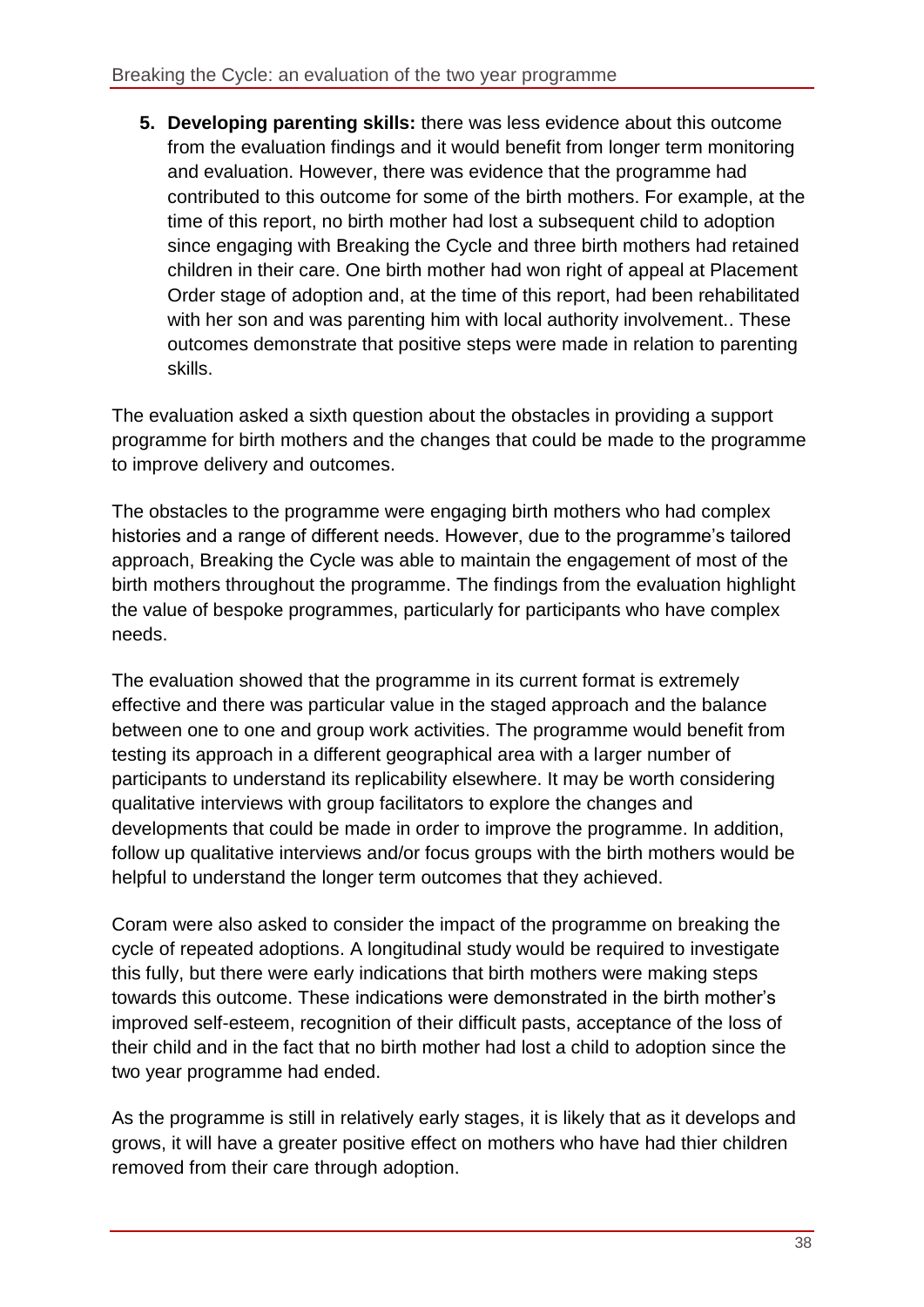#### <span id="page-38-0"></span>**Recommendations**

#### <span id="page-38-1"></span>**Programme recommendations**

The pilot programme used a bespoke and staged approach to engaging the birth mothers. This worked well in maintaining levels of engagement and helped birth mothers develop trusting relationships with the social workers which allowed them to open up about their experiences. It is recommended that this tailored approach is used in the future with similar participants.

Many of the birth mothers had been in need of support for some time. This suggests that the Breaking the Cycle programme would be valuable to birth mothers if it were made available as soon as possible after their child is removed.

#### <span id="page-38-2"></span>**Evaluation recommendations**

The programme would benefit from a longer term evaluation to better understand the effect of Breaking the Cycle on the birth mothers. In particular, a longer term evaluation should focus on:

- the impact of the programme on parenting skills. Although this has been commented on in the evaluation, there was limited evidence about how birth mothers had developed and improved their parenting skills
- ascertaining the impact of the programme on breaking the cycle of repeated adoptions. There are early indications that the birth mothers have progressed towards breaking the cycle but to obtain more evidence to support this outcome would involve longer term monitoring and evaluation with the birth mothers
- if the programme delivers value for money. The costs of delivering the programme could be compared with costs avoided of children entering the care system to determine if Breaking the Cycle creates value for money. This would also need longer term monitoring and evaluation.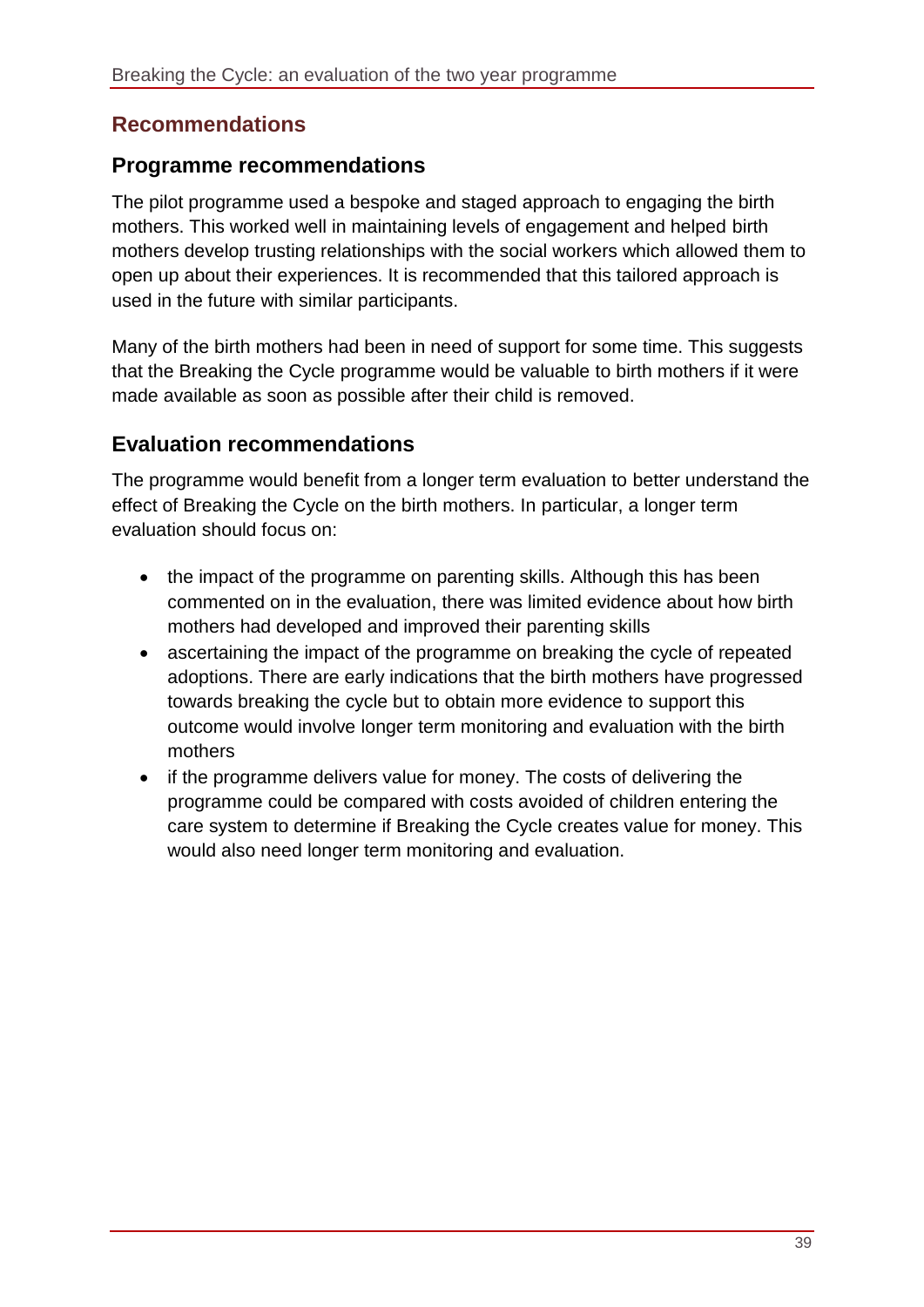# <span id="page-39-0"></span>**Appendices**

# <span id="page-39-1"></span>**Appendix 1: Baseline questionnaire for birth mothers**

| Initials:                                               | Reference No:                                                                                                                     | Worker: |
|---------------------------------------------------------|-----------------------------------------------------------------------------------------------------------------------------------|---------|
| LA region:                                              |                                                                                                                                   | Age:    |
| What is your sexuality?                                 | Ethnicity:                                                                                                                        |         |
| Heterosexual<br>Gay/lesbian<br><b>Bisexual</b><br>Other | <b>White British</b><br>Other White<br>Mixed (any background)<br>$\Box$<br>Asian or Asian British<br><b>Black or Back British</b> |         |
|                                                         | Chinese<br>Other ethnic group<br>ப                                                                                                |         |

#### **Answers should be recorded on a scale of 1-10 to reflect how fully the service user agrees with each statement. To be completed with a Social Worker or Adoption Support Worker.**

On a scale of 1 – 10, where 1 is the most negative and 10 the most positive, please rate the following:

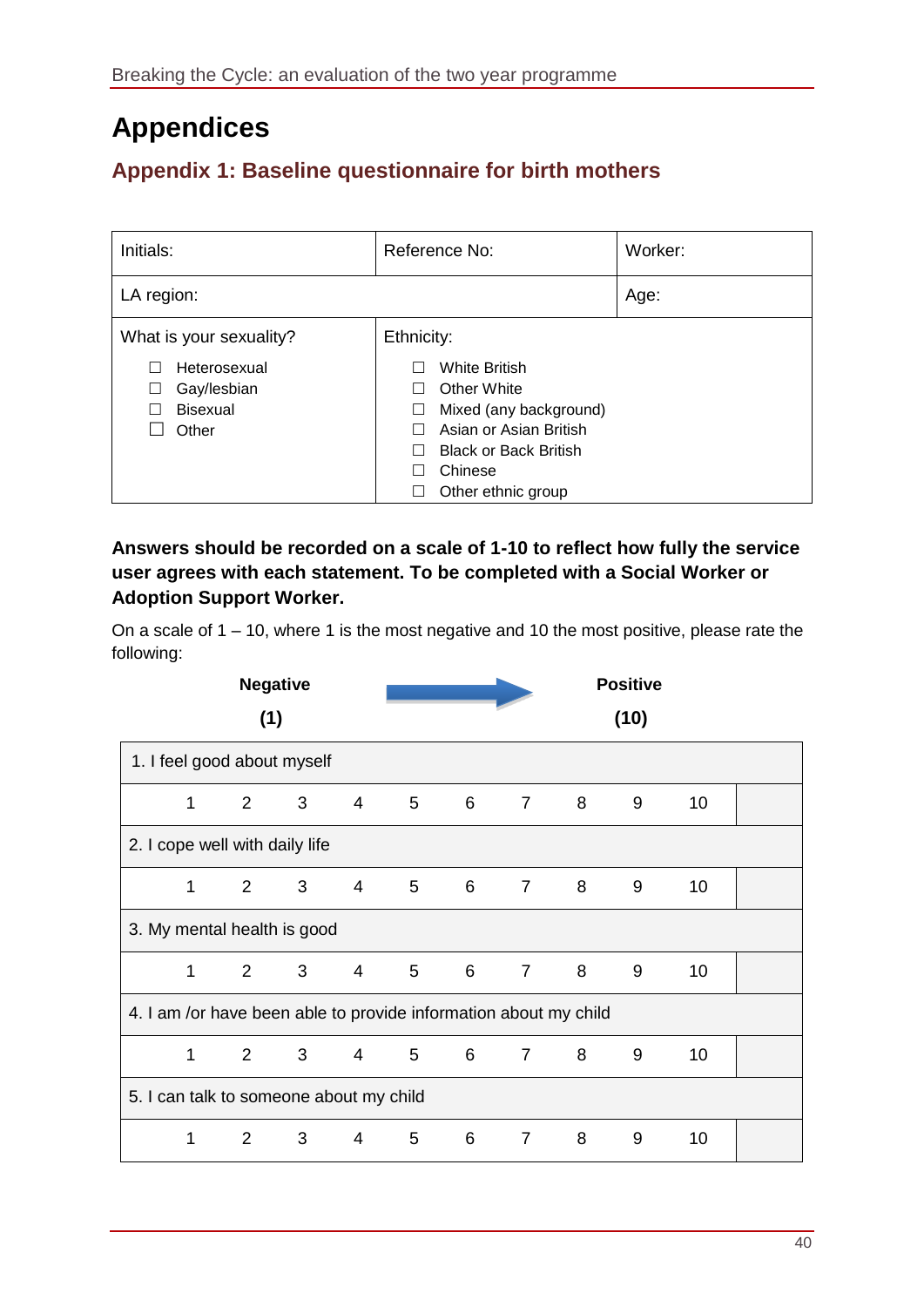#### Breaking the Cycle: an evaluation of the two year programme

| 6. I understand the letterbox process / the contact arrangements made with my child |                                                           |   |                            |                |       |   |                |          |     |    |  |
|-------------------------------------------------------------------------------------|-----------------------------------------------------------|---|----------------------------|----------------|-------|---|----------------|----------|-----|----|--|
|                                                                                     | 1                                                         |   | 2 3 4 5 6 7 8              |                |       |   |                |          | 9   | 10 |  |
| 7. I feel able to write a letter to my child                                        |                                                           |   |                            |                |       |   |                |          |     |    |  |
|                                                                                     | 1                                                         |   | 2 3 4 5 6 7 8              |                |       |   |                |          | - 9 | 10 |  |
|                                                                                     | 8. I am able to make choices about the way I live my life |   |                            |                |       |   |                |          |     |    |  |
|                                                                                     |                                                           |   | 2 3 4 5 6 7 8              |                |       |   |                |          | 9   | 10 |  |
| 9. I am able to accept the loss of my child                                         |                                                           |   |                            |                |       |   |                |          |     |    |  |
|                                                                                     | 1                                                         | 2 | $\overline{\phantom{a}}$ 3 |                | 4 5 6 |   |                | $7 \t 8$ | 9   | 10 |  |
| 10. All things considered how satisfied are you with your life as a whole nowadays? |                                                           |   |                            |                |       |   |                |          |     |    |  |
|                                                                                     |                                                           | 2 | 3                          | $\overline{4}$ | 5     | 6 | $\overline{7}$ | 8        | 9   | 10 |  |

11. What would be the 2-3 things you would change in your life to make things better?

Describe the issue and indicate on a scale of 0-10 (0 'a great deal' and 10 'not at all') how much the issue affects your life currently:

| <b>Issue 1:</b>            |                |                         |                            |                |                |                |     |   |   |    |  |
|----------------------------|----------------|-------------------------|----------------------------|----------------|----------------|----------------|-----|---|---|----|--|
| Not at all<br>A great deal |                |                         |                            |                |                |                |     |   |   |    |  |
| $\mathbf 0$                | $\overline{1}$ | $\overline{\mathbf{2}}$ | $\overline{\phantom{a}}$ 3 | $\overline{4}$ | $\overline{5}$ | 6 7 8          |     |   | 9 | 10 |  |
| <b>Issue 2:</b>            |                |                         |                            |                |                |                |     |   |   |    |  |
| Not at all<br>A great deal |                |                         |                            |                |                |                |     |   |   |    |  |
| 0                          | $\mathbf{1}$   | 2                       | 3                          | $\overline{4}$ | 5              | $\overline{6}$ | 7 8 |   | 9 | 10 |  |
| <b>Issue 3:</b>            |                |                         |                            |                |                |                |     |   |   |    |  |
| Not at all<br>A great deal |                |                         |                            |                |                |                |     |   |   |    |  |
| 0                          | $\mathbf{1}$   | $\overline{2}$          | 3                          | $\overline{4}$ | 5              | 6              | 7   | 8 | 9 | 10 |  |

[N.B staff should note issues mentioned and write them in for later evaluation forms] Date completed: \_\_\_\_\_\_\_\_\_\_\_\_\_\_\_\_\_\_\_\_\_\_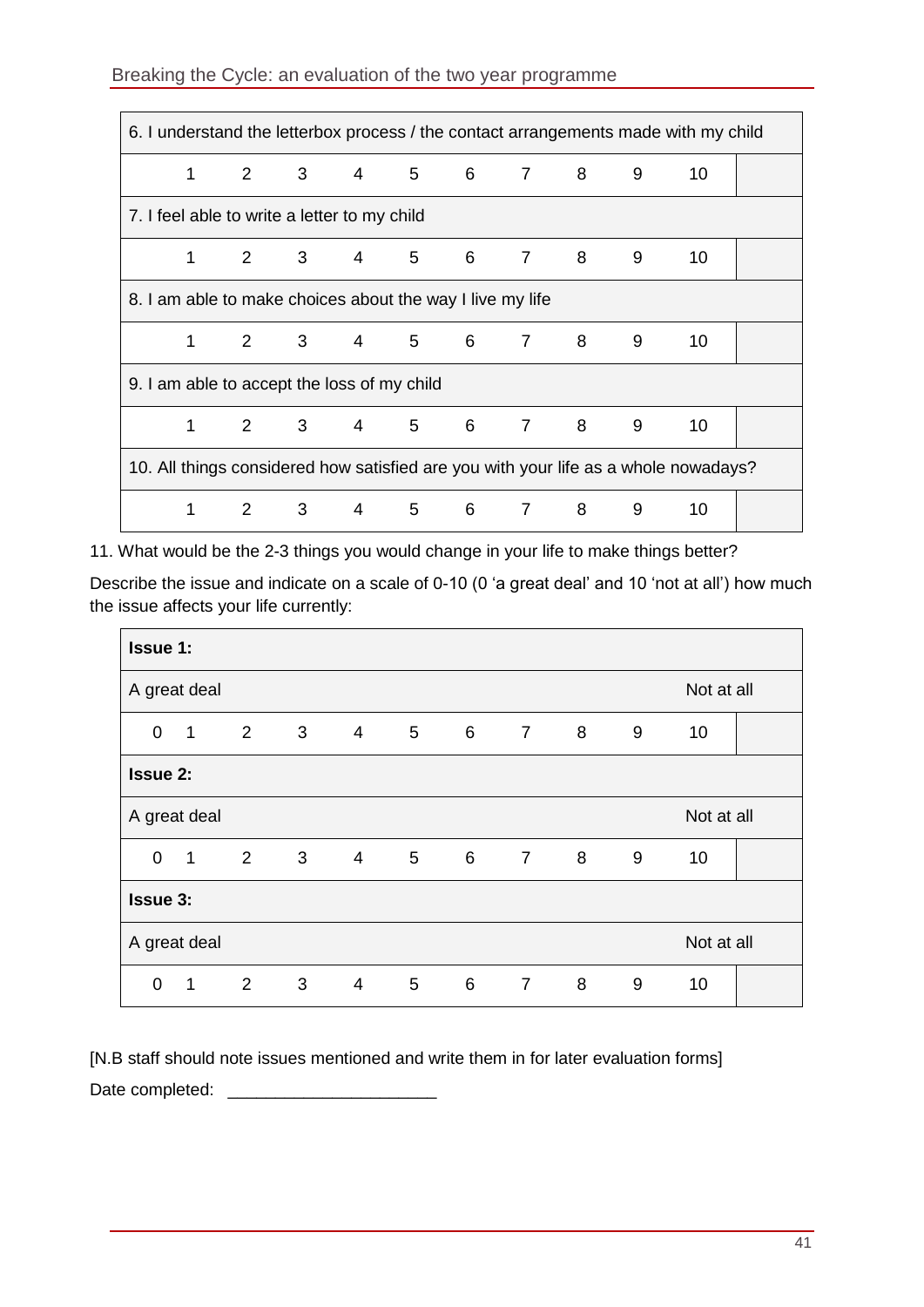# <span id="page-41-0"></span>**Appendix 2: Demographic information**

| <b>Question</b>           | <b>Response</b>                   | N              |
|---------------------------|-----------------------------------|----------------|
|                           | <b>Dudley</b>                     | 14             |
| Where do you live?        | Wolverhampton                     | $\overline{2}$ |
|                           | Walsall                           | $6\phantom{a}$ |
|                           | Sandwell                          | $\mathbf{1}$   |
|                           | Birmingham                        | $\mathbf{1}$   |
| <b>TOTAL</b>              |                                   | 24             |
|                           | Live alone                        | 13             |
| Who do you live with?     | With partner                      | 5              |
|                           | With partner and child            | 3              |
|                           | With children                     | $\mathbf{1}$   |
|                           | With parents and or no children   | $\overline{2}$ |
| <b>TOTAL</b>              |                                   | 24             |
| Ethnicity                 | <b>White British</b>              | 23             |
|                           | Mixed ethnicity (Black and White) | $\mathbf{1}$   |
| <b>TOTAL</b>              |                                   | 24             |
| Registered disability     | Yes                               | $\overline{3}$ |
|                           | <b>No</b>                         | 10             |
| <b>TOTAL</b>              |                                   | $13^{24}$      |
| Special educational needs | Yes                               | 9              |
|                           | <b>No</b>                         | 15             |
| <b>TOTAL</b>              |                                   | 24             |

 $\overline{a}$ 

<sup>&</sup>lt;sup>24</sup> 11 responses missing about registered disability.